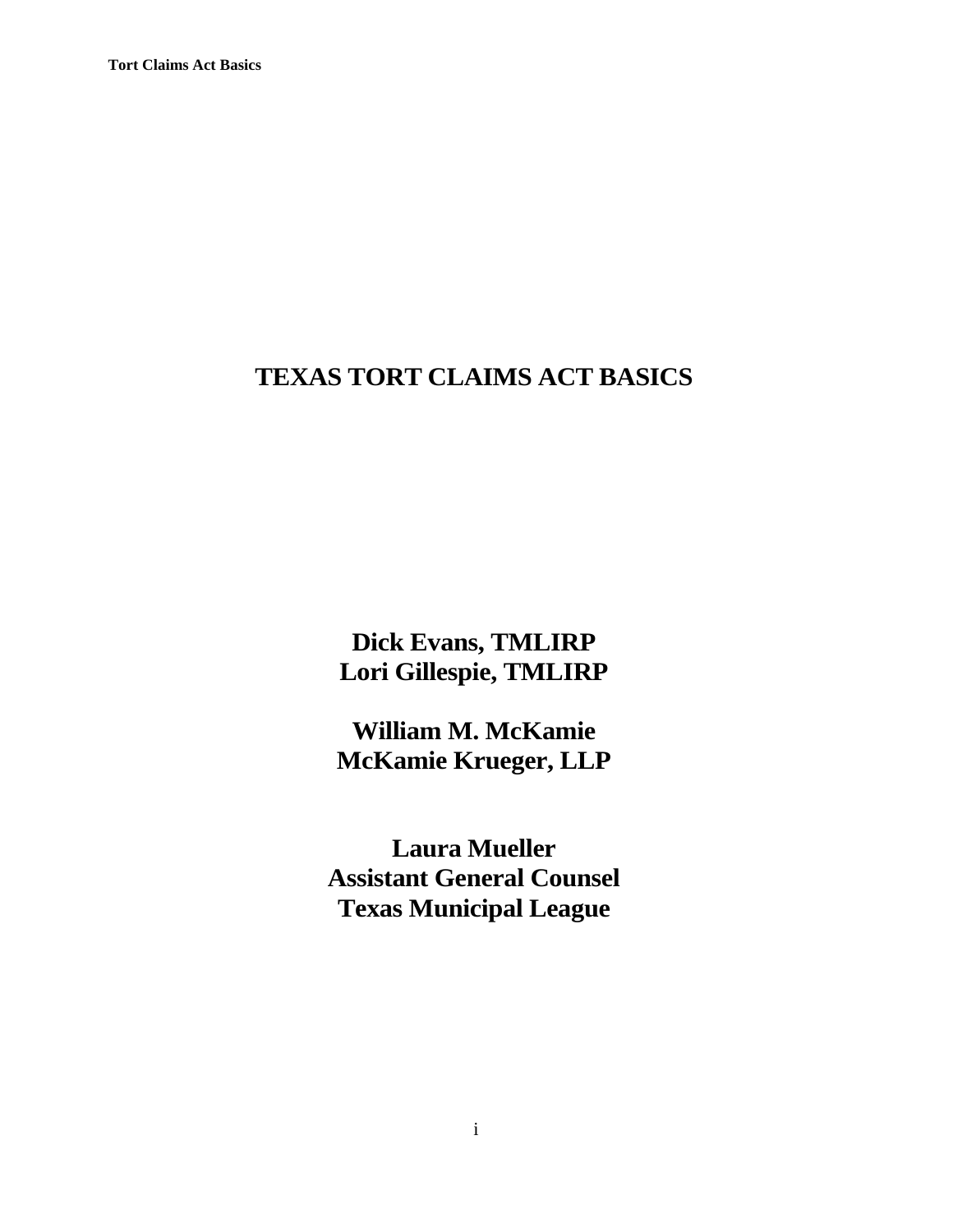# **Table of Contents**

|                 | II. GOVERNMENTAL FUNCTIONS v. PROPRIETARY FUNCTIONS: CITY                    |  |
|-----------------|------------------------------------------------------------------------------|--|
|                 |                                                                              |  |
|                 |                                                                              |  |
|                 |                                                                              |  |
| A.              |                                                                              |  |
| <b>B.</b>       |                                                                              |  |
| 1.              |                                                                              |  |
| 2.              |                                                                              |  |
| 3.              |                                                                              |  |
| 4.              |                                                                              |  |
| 5.              |                                                                              |  |
| 6.              |                                                                              |  |
| $\mathcal{C}$ . |                                                                              |  |
| 1.              |                                                                              |  |
| 2.              |                                                                              |  |
| D.              |                                                                              |  |
| E.              |                                                                              |  |
|                 | IV. EXEMPTIONS AND EXCEPTIONS FROM THE WAIVER OF IMMUNITY  14                |  |
|                 |                                                                              |  |
| A.              |                                                                              |  |
| <b>B.</b>       |                                                                              |  |
| 1.              | Discretionary Acts. Texas Civil Practices & Remedies Code § 101.056 15       |  |
| 2.              | Method for Providing Police/Fire Protection—Texas Civil Practices & Remedies |  |
|                 |                                                                              |  |
| 3.              |                                                                              |  |
| 4.              | Traffic Signs, Signals, and Warning Devices—Texas Civil Practices & Remedies |  |
|                 |                                                                              |  |
| $\mathcal{C}$ . |                                                                              |  |
|                 |                                                                              |  |
|                 |                                                                              |  |
|                 |                                                                              |  |
|                 |                                                                              |  |
| A.              |                                                                              |  |
| <b>B.</b>       |                                                                              |  |
|                 |                                                                              |  |
|                 |                                                                              |  |
| A.              |                                                                              |  |
| <b>B.</b>       |                                                                              |  |
| C.              |                                                                              |  |
| D.              |                                                                              |  |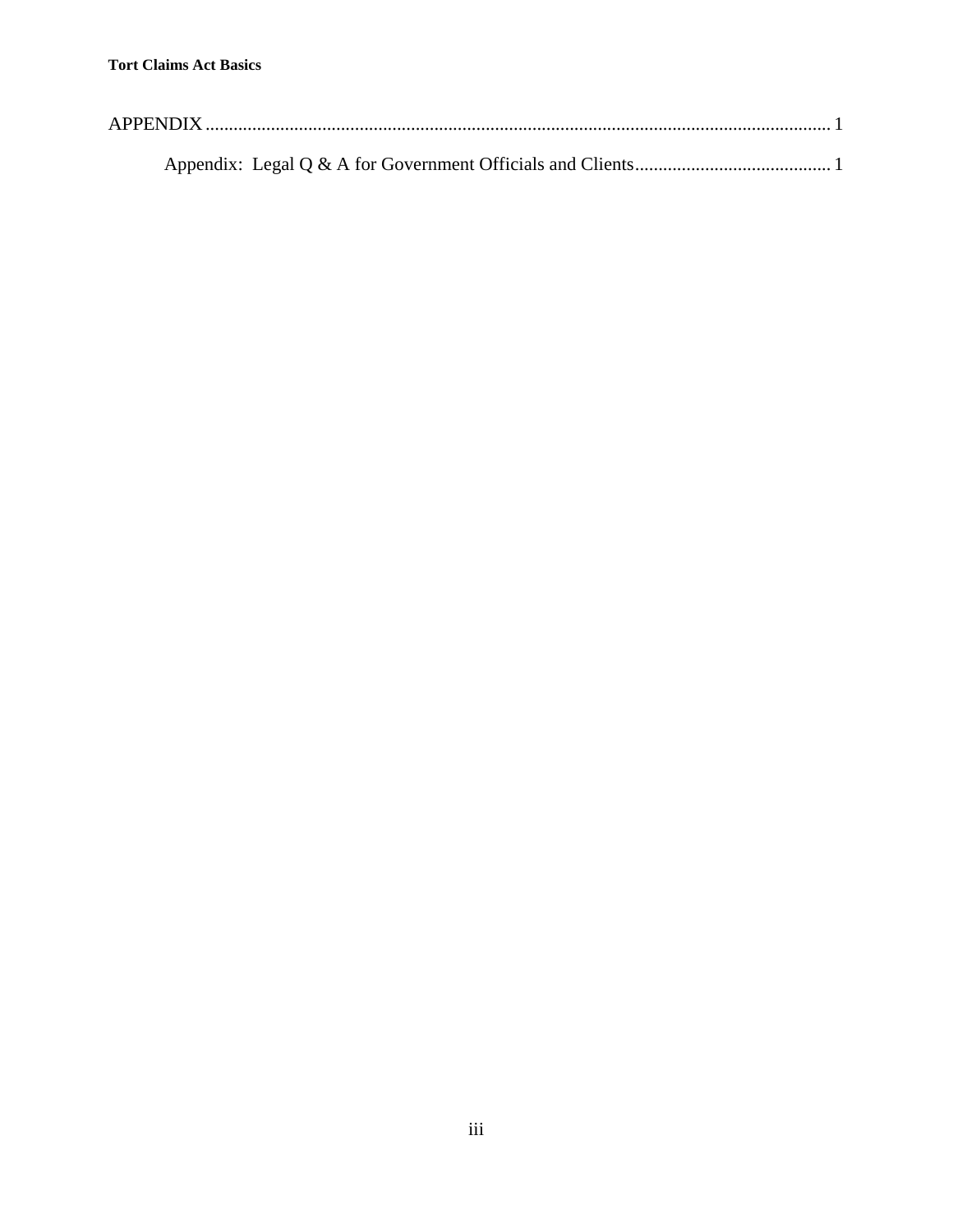# **Laura Mueller Assistant General Counsel Texas Municipal League 1821 Rutherford Lane, Suite 400 Austin, Texas 78754**

Laura, originally from Yukon, Oklahoma, graduated summa cum laude from the University of Oklahoma in 2001 with a liberal arts degree. She attended the University of Texas School of Law, where she was active in student recruiting, advocacy programs, and the Texas Journal on Civil Liberties and Civil Rights. While in law school, Laura worked as a law clerk for TML and as an intern for the Travis County Juvenile Public Defender's Office. After graduating with honors in 2004, Laura clerked for the Supreme Court of Texas. She joined the TML legal staff as legal counsel in November 2006. Laura became Assistant General Counsel in November 2010. Laura was given the TML Employee of the Year Award for 2013. Laura specializes in employment law, sign regulation, and writes amicus briefs for member cities. Laura has spoken at conferences conducted by the Texas Municipal League, Texas City Attorneys Association, Houston-Galveston Area Council of Governments, Texas Municipal Human Resources Association, and at the Government Law Boot Camp on topics related to employment law, types of cities, ethics, open government, and other municipal topics.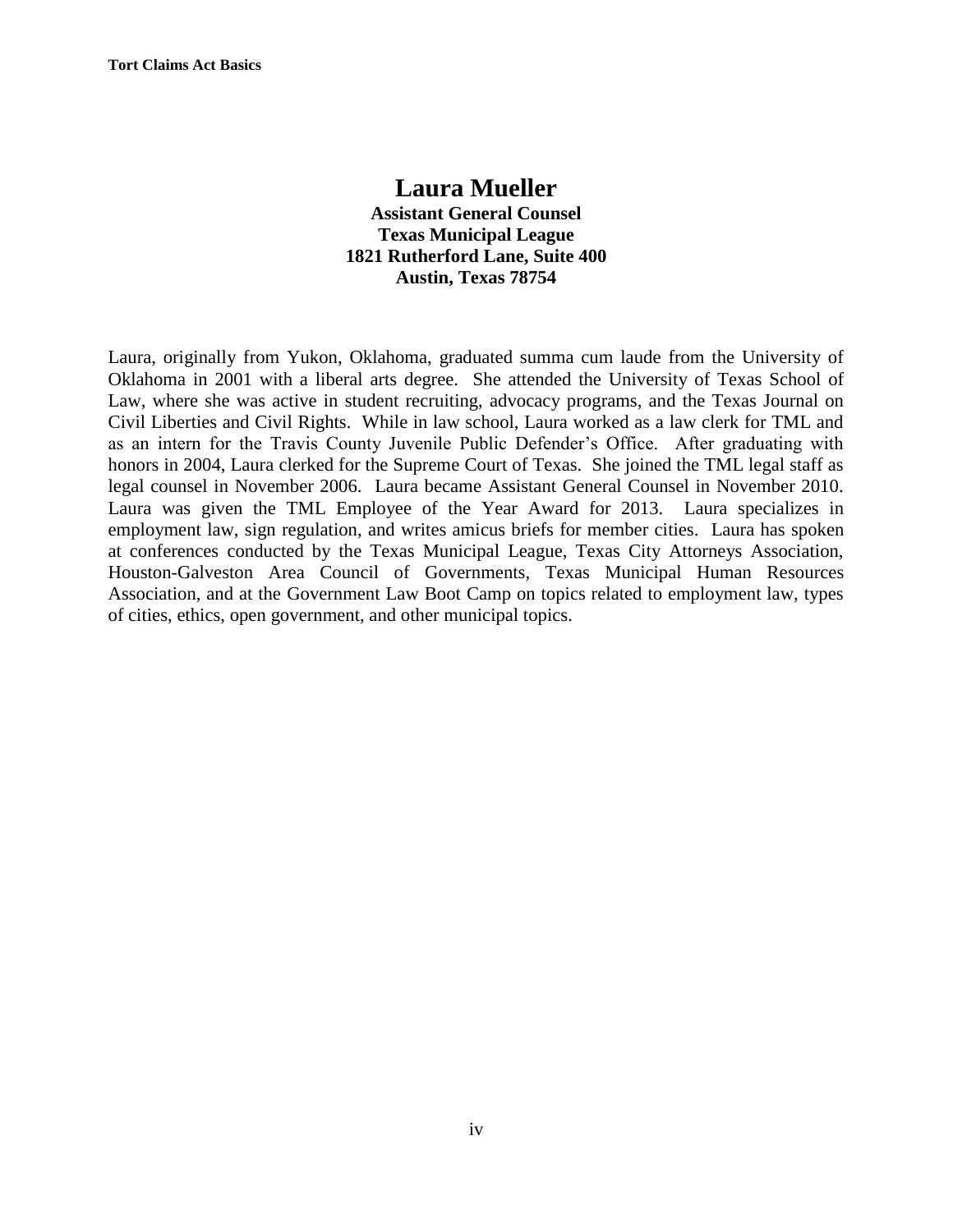## **Introduction**

<span id="page-4-0"></span>Governmental entities are generally immune from liability. The Tort Claims Act waives governmental and sovereign immunity of these entities and determines the liability of governmental entities related to personal injury and property damage caused by the negligence of a government employee or defect in government property.

## <span id="page-4-1"></span>**I. BACKGROUND AND HISTORY**

Under the English common law, a person could not sue the state for a wrong committed against that person – "The King could do no wrong." Because English common law is the source of much of the law initially adopted in the United States, this country followed that doctrine. Texas courts held that, under the doctrine of sovereign immunity, the state and its political subdivisions were not liable for the torts of their agents or officers unless there was a constitutional or statutory waiver of immunity. In 1969, the Texas Legislature enacted such a waiver of sovereign immunity when it passed the Texas Tort Claims Act. TEX. CIV. PRAC. & REM. CODE Ann. §101.001, *et. seq.* (Vernon 2005 & Supp. 2006). (Originally enacted as Tex. Rev. Stat. Art. 6252-19). The Act is a partial waiver of the sovereign or governmental immunity of governmental units of the state. 'Governmental unit' as used in the Act means the State and its various agencies, departments, bureaus, boards, commissions, etc., and political subdivisions of the state, including cities, counties, school districts, and other types of districts created by state law or state constitution. *See, for example, Texas A&M Univ. v. Bishop*, 996 S.W.2d 209 (Tex. App.— Houston [14th Dist.] 1999, *reversed on other grounds*, 156 S.W.3d 580 (Tex. 2005); *Loyd v. ECO Resources, Inc.*, 956 S.W.2d 110 (Tex. App.—Houston [14th Dist.] 1997, no writ); *Clark v. University of Texas Health Science Center at Houston*, 919 S.W.2d 185 (Tex. App.—Eastland 1996, writ denied).

This is an overview of liability under the Tort Claims Act and its waiver of sovereign or governmental immunity. While some use the terms governmental and sovereign immunity interchangeably, political subdivisions are considered to have "governmental immunity" and the state is considered to have "sovereign immunity." *Reata Const. Corp. v. City of Dallas*, 197 S.W.3d 371, 374 (Tex., 2006). It is not an exhaustive analysis of the Act. The paper does not address liability under the Federal Civil Rights Act, immunities under which are governed by the United States Constitution and federal laws. The Tort Claims Act and the liability limits under the Act have no application to the Federal Civil Rights Act. Generally, actions brought under the Texas Tort Claims Act involve allegations of negligent conduct, while actions brought under the Federal Civil Rights Act involve allegations of intentional conduct.

### <span id="page-4-2"></span>**II. GOVERNMENTAL FUNCTIONS v. PROPRIETARY FUNCTIONS: CITY LIABILITY UNDER THE ACT**

Before the enactment of the Tort Claims Act, Texas courts held that a municipality could not be held liable for property damages, personal injury, or death arising from a "governmental function" performed by the municipality. However, municipalities were liable for damages, injuries, or death arising from a "proprietary function," where the courts treated municipalities in the same manner that a private entity would be treated and subjected them to the same risks as private entities. *Dilley v. City of Houston*, 222 S.W.2d 992 (Tex. 1949). *See also Tooke v. City of Mexia*, 197 S.W.3d 325, 343 (Tex. 2006)*.* As counties were regarded as legal subdivisions of the State, they also could not perform proprietary functions and had no tort liability until the passage of the Tort Claims Act. Distinguishing between governmental and proprietary functions based on a reading of court cases was difficult and confusing. Generally, governmental functions were those which the municipality was required by state law to perform in the interest of the public. Proprietary functions were those which the municipality chose to perform when it believed it would be in the best interest of its inhabitants, or when it sought to compete with private enterprise. Among the operations held to be governmental functions were: garbage collection and disposal, sanitary sewer operations, police, fire suppression, and traffic regulation. Activities held to be proprietary functions included: construction of sanitary sewer lines; construction, repair, and maintenance of streets; and construction and operation of storm sewer facilities.

As part of the tort reform laws passed by the 70th Texas Legislative Session in 1987, the Legislature sought to define governmental functions and thereby limit the liability of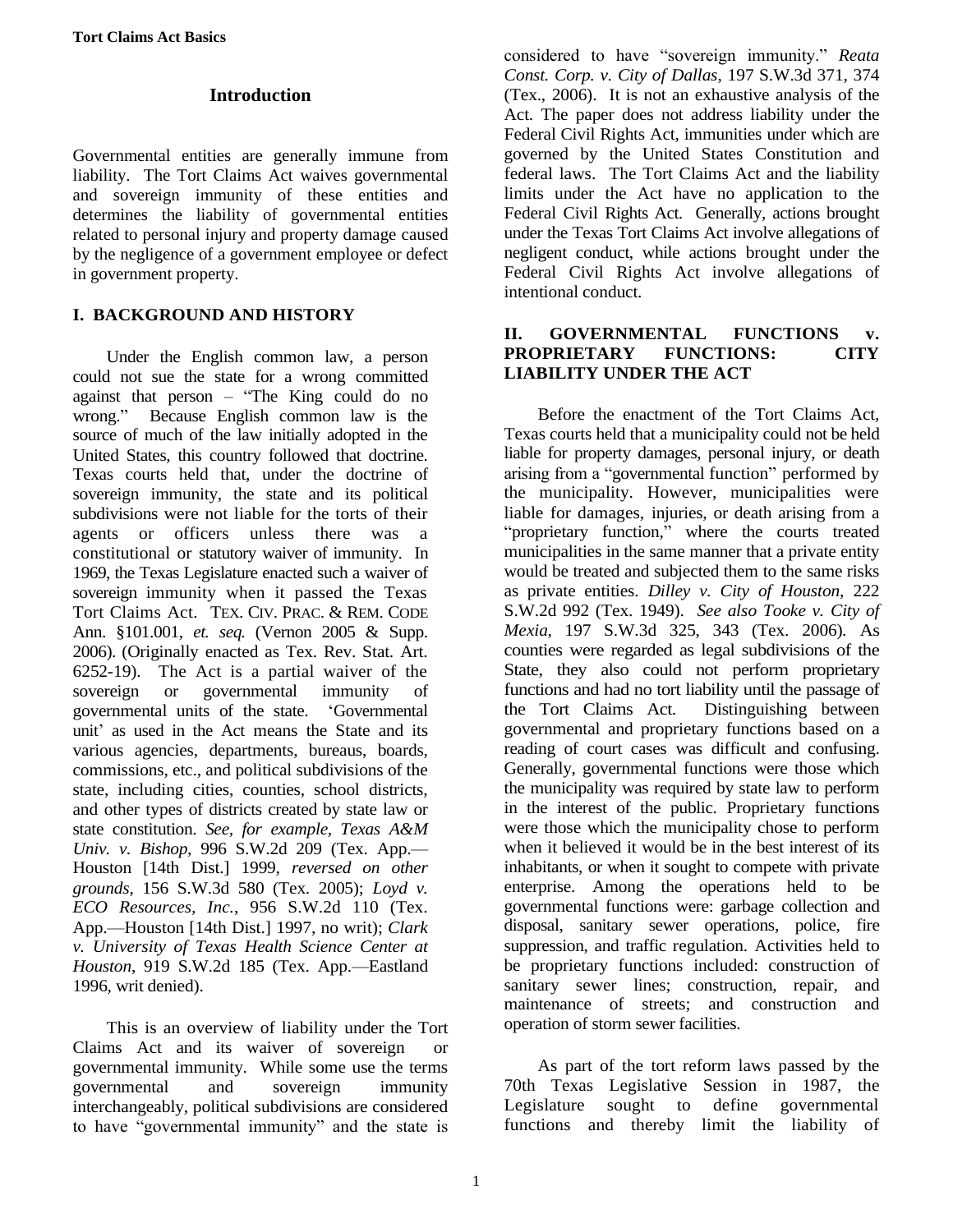municipalities. Some functions previously held to be proprietary in court decisions were changed to governmental functions by the Legislature. To ensure the validity of the legislative action, an amendment to Article 11, §13 of the Texas Constitution was presented to the voters for approval. That amendment was approved by voters in November 1987 and states:

- (a) Notwithstanding any other provision of this constitution, the legislature may by law define for all purposes those functions of a municipality that are to be considered governmental and those that are proprietary, including reclassifying function's classification assigned under prior stature or common law.
- (b) This section applies to laws enacted by the 70th Legislature, Regular Session, 1987, and to all subsequent regular or special sessions of the legislature. TEX. CONST. art. 11, §13.

By the adoption of Tex. Civ. Practices and Remedies Code Section 101.0215, the Texas Legislature defined which functions were governmental and which were proprietary. Subsection (a) provides that a municipality is liable for damages arising from its governmental functions, which are those functions that are enjoined on a municipality by law and are given to it by the state as part of the state's sovereignty, to be exercised by the municipality in the public interest, including, but not limited to:

- (1) police and fire protection and control;
- (2) health and sanitation services;
- (3) street construction and design;

(4) bridge construction and maintenance and street maintenance;

(5) cemeteries and cemetery care;

(6) garbage and solid waste removal, collection, and disposal;

(7) establishment and maintenance of jails;

(8) hospitals;

- (9) sanitary and storm sewers;
- (10) airports;
- (11) waterworks;
- $(12)$  repair garages;
- ( 1 3 ) parks and zoos;
- $(14)$  museums;
- (15) libraries and library maintenance;

(16) civic, convention centers, or coliseums;

( 1 7 ) community, neighborhood, or senior citizen centers;

(18) operation of emergency ambulance service;

- (19) dams and reservoirs;
- $(20)$  warning signals;
- $(21)$  regulation of traffic;
- (22) transportation systems;
- (23) recreational facilities, including but not limited to swimming pools, beaches, and marinas;
- (24) vehicle and motor driven equipment maintenance;
- (25) parking facilities;
- (26) tax collections;
- (27) firework displays;
- (28) building codes and inspection;
- (29) zoning, planning, and plat approval;
- (30) engineering functions;
- (31) maintenance of traffic signals, signs, and hazards;
- (32) water and sewer service;
- (33) animal control;
- (34) community development or urban renewal activities undertaken by municipalities and authorized under Chapters 373 and 374, Local Government Code;
- (35) latchkey programs conducted exclusively on a school campus under an interlocal agreement with the school district in which the school campus is located; and
- (36) enforcement of land use restrictions under Subchapter A, Chapter 230, Local Government Code. Tex. Civ. Prac. & Rem. Code Ann. §101.0215(a) (Vernon 2005 & Supp. 2006).

Section 101.0215 provides that the Tort Claims Act does not apply to the liability of a municipality for damages arising from its proprietary functions, which are those functions that a municipality may, in its discretion, perform in the interest of the inhabitants of the municipality, including, but not limited to:

(1) the operation and maintenance of a public utility;

(2) amusements owned and operated by the municipality; and

(3) any activity that is abnormally dangerous or ultra-hazardous. §101.0215(b).

However, Subsection (a) is not an independent waiver of governmental immunity, and therefore a plaintiff must establish the applicability of the Tort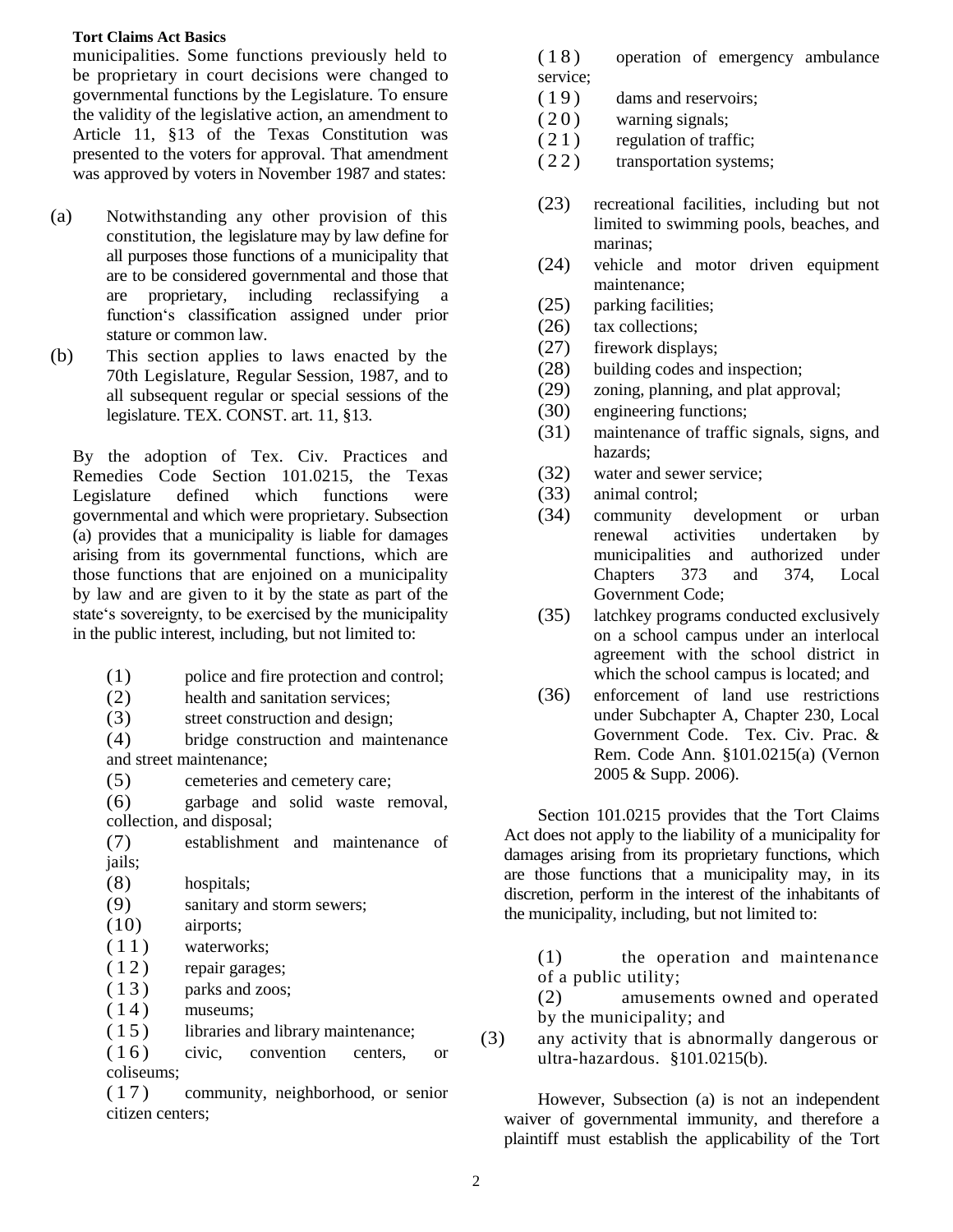Claims Act under another section, such as Section 101.021, before relying on Section 101.0215. *Bellnoa v. City of Austin*, 894 S.W.2d 821, 826 (Tex. App.—Austin 1995, no writ); *City of San Antonio v. Winkenhower*, 875 S.W.2d 388, 391 (Tex. App.— San Antonio 1994, writ denied). Further, Section 101.0215(c) provides that the proprietary functions of a municipality do not include the thirty-six functions listed in Section 101.0215(a). For proprietary functions, a political subdivision has the same liability as a private person. Although the vast majority of actions by a governmental unit will be governmental functions, court of appeals decisions have held the following actions of a city to be proprietary.

**Development Project funded by federal dollars:** In *Josephine E. Abercrombie Interests, Inc. v. City of Houston*, 830 S.W.2d 305 (Tex. App.—Corpus Christi 1992, writ denied), the City of Houston was sued after it foreclosed upon a development project which it had agreed to fund in part through federal community development block grant loans. The court held that the city engaged in a proprietary act when it gave federal community development block grant loans to private developers for a project designed to revitalize an area of the city. The developer sued the city alleging fraud, negligent misrepresentation, constructive fraud, wrong foreclosure, breach of fiduciary duty, and breach of express and implied warranties and covenants. The city was not immune from suit because the cause of action arose from the performance of a proprietary function.

**Rehabilitation Construction Projects:** In *City of Houston v. Southwest Concrete Constr., Inc.*, 835 S.W.2d 728 (Tex. App.—Houston [1st Dist.] 1992, writ denied), the city was sued for tortious interference with a contract, negligence, breach of contract, breach of the covenant of good faith and fair dealing, retaliation, and harassment arising out of its administration of rehabilitation construction projects under the federal Rental Rehabilitation Program. The city was held to have no immunity to suit since the activity was a proprietary activity.

**Avoidance of Monetary Loss:** In *City of Corpus Christi v. Absolute Industries*, 120 S.W.3d 1 (Tex. App.—Corpus Christi 2001, no pet.), the court held that merely because the cause of action intentional interference with a contract—touched upon waste and disposal, did not make the act a governmental function; and in light of the pleadings alleging that this act was done on the city's part to

avoid monetary loss, the court held that the action was proprietary.

Section 101.0215 determines only whether the particular act involved is a governmental or proprietary function. Section 101.0215 does not itself waive sovereign immunity. If an act is determined to be a governmental act, one must then look to Section 101.021 to determine if the municipality has waived immunity.

### <span id="page-6-0"></span>**III. WAIVER OF IMMUNITY**

### <span id="page-6-1"></span>**A. Generally**

With regard to governmental functions, the Tort Claims Act waives sovereign immunity to suit to the extent set out in the Act. The Tort Claims Act does NOT apply to proprietary functions. Therefore, municipalities performing proprietary functions are liable on the same basis and under the same conditions as private entities. Section 101.021 provides that:

A governmental unit in the state is liable for:

- (1) property damage, personal injury, and death proximately caused by the wrongful act or omission or the negligence of an employee acting within his scope of employment if:
- (A) the property damage, personal injury, or death arises from the operation or use of a motordriven vehicle or motor-driven equipment; and
- (B) the employee would be personally liable to the claimant according to Texas law; and
- (2) personal injury and death so caused by a condition or use of tangible personal or real property if the governmental unit would, were it a private person, be liable to the claimant according to Texas law.

TEX. CIV. PRAC. & REM. CODE § 101.021.

It should be noted that property damages can be recovered only where the wrongful act, omission, or negligence involves the operation or use of a motordriven vehicle or motor-driven equipment. For example, a governmental entity has no liability for property damage resulting from driving through a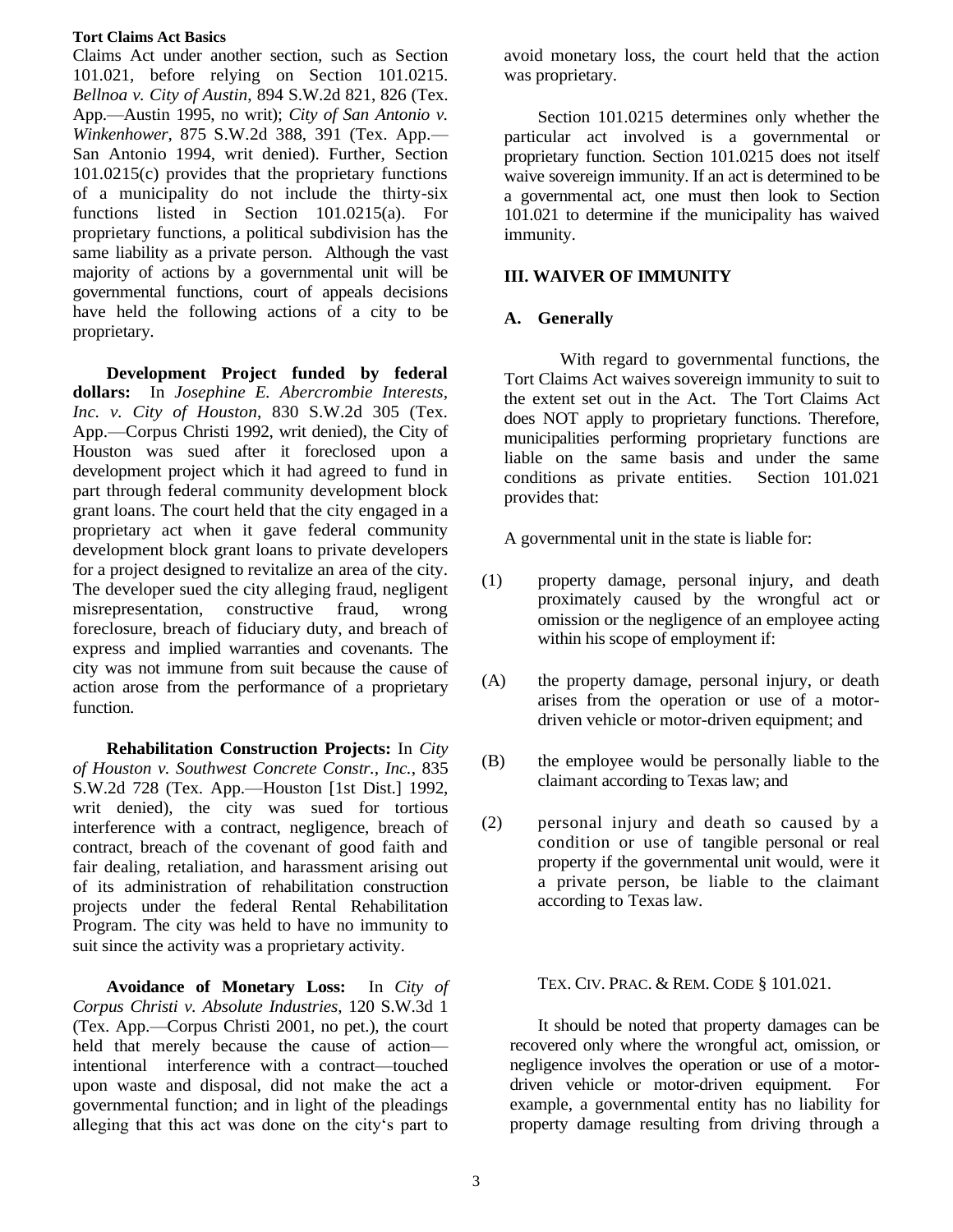pothole, but is liable for personal injuries suffered in an accident caused by driving through a pothole. Also, there is normally no liability for property damage from a sewer backup, but there may be liability for some sort of personal injury (e.g. mental anguish damages). Damages for personal injury or death are recoverable if the wrongful act, omission, or negligence in issue: (i) involves the operation or use of a motor-driven vehicle or motor-driven equipment or (ii) involves a condition or use of tangible personal or real property.

The plaintiff must plead and prove that an act falling within those areas for which sovereign or governmental immunity has been waived was a proximate cause of some compensable damage or injury. Proximate causation consists of: (1) cause in fact and (2) foreseeability. Cause in fact means that the negligent act or omission was a substantial factor in bringing about the injury, and without which no harm would have been incurred. Mere usage of a motordriven vehicle or tangible personal property does not establish causation. *Dallas Area Rapid Transit v. Whitley*, 104 S.W.3d 540 (Tex. 2003)(*quoting Dallas County Mental Health and Mental Retardation v. Bossley*, 968 S.W.2d 339 (Tex. 1998)) ("Thus, as with the condition or use of property, the operation or use of a motor vehicle 'does not cause injury if it does no more than furnish the condition that makes the injury possible.'"). Foreseeability means that the actor who caused the injury, as a person of ordinary intelligence, should have anticipated the dangers that his negligent act or omission created for others. *Travis v. City of Mesquite*, 830 S.W.2d 94, 98 (Tex. 1992).

In *Dallas Metrocare Servs. v. Juarez*, 420 S.W.3d 39 (Tex. Nov. 22, 2013) (per curiam), the issue was whether a whiteboard falling on an individual is considered "use" of governmental property caused the injury under the Tort Claims Act (Act). A patient, Juarez, at a Metrocare clinic was hit in the head by a falling whiteboard and was injured. No one was using the whiteboard when this occurred. Juarez sued Metrocare (a governmental entity) under the Act. The trial court and court of appeals both held that Metrocare's immunity was waived under the Act. The Supreme Court of Texas disagreed as to whether immunity had been waived and sent the case back to the court of appeals, requiring them to consider all of Metrocare's arguments regarding whether Metrocare's immunity is waived under the Act. The Court also held that

Metrocare's immunity was not waived under the "use" doctrine because the entity did not use the whiteboard, it merely allowed the patient to access it.

The Tort Claims Act does not create new legal duties, but only waives governmental immunity in circumstances where a private person similarly situated would be liable. To establish tort liability, a plaintiff must prove the existence and violation of a legal duty owed to him by the defendant. The existence of a legal duty is a question of law for the court, although in some instances it may require the resolution of disputed facts or inferences which are inappropriate as questions of law. *Fort Bend County Drainage Dist. v. Sbrusch*, 818 S.W.2d 392 (Tex. 1991).

Further, the Act does not expressly recognize state constitutional torts. There is no state law similar to 42 U.S.C. §1983, and therefore, there is no direct cause of action for the violation of the Texas Constitution. *See City of Beaumont v. Bouillion*, 896 S.W.2d 143 (Tex. 1995).

The defense of sovereign or governmental immunity must be affirmatively pled and proved or it is waived. The failure to plead immunity as a defense waives that defense, and it cannot be raised for the first time on appeal. In 1988, the Supreme Court of Texas ruled that a city had waived its governmental immunity defense in a malicious prosecution case by failing to plead the defense. *Davis v. City of San Antonio*, 752 S.W.2d 518, 520 (Tex. 1988); *Harris County Hosp. Dist. V. Estrada*, 872 S.W.2d 759, 764 (Tex. 1993).

# <span id="page-7-0"></span>**B. Condition of Real Property**

As stated above, liability for premises defects extends only to personal injury and death. It does not extend to property damage. The premises for which the governmental unit is sought to be held liable must be owned, occupied, or controlled by the governmental unit. *Wilson v. Texas Parks and Wildlife Dept.*, 8 S.W.3d 634, 635 (Tex. 1999).

In *City of Boerne v. Vaughan*, 2012 WL 2839889, No. 04-11-0821 (Tex. App.—San Antonio 2012, no pet.) the city had a contract with Vaughan to act as the sexton for the city-owned cemetery. Based on inaccurate information provided by the city, Vaughan sold a third party a plot that had previously been sold, which ultimately resulted in the disinterment/reburial of the third party's husband. After the third party sued Vaughan, Vaughan sued the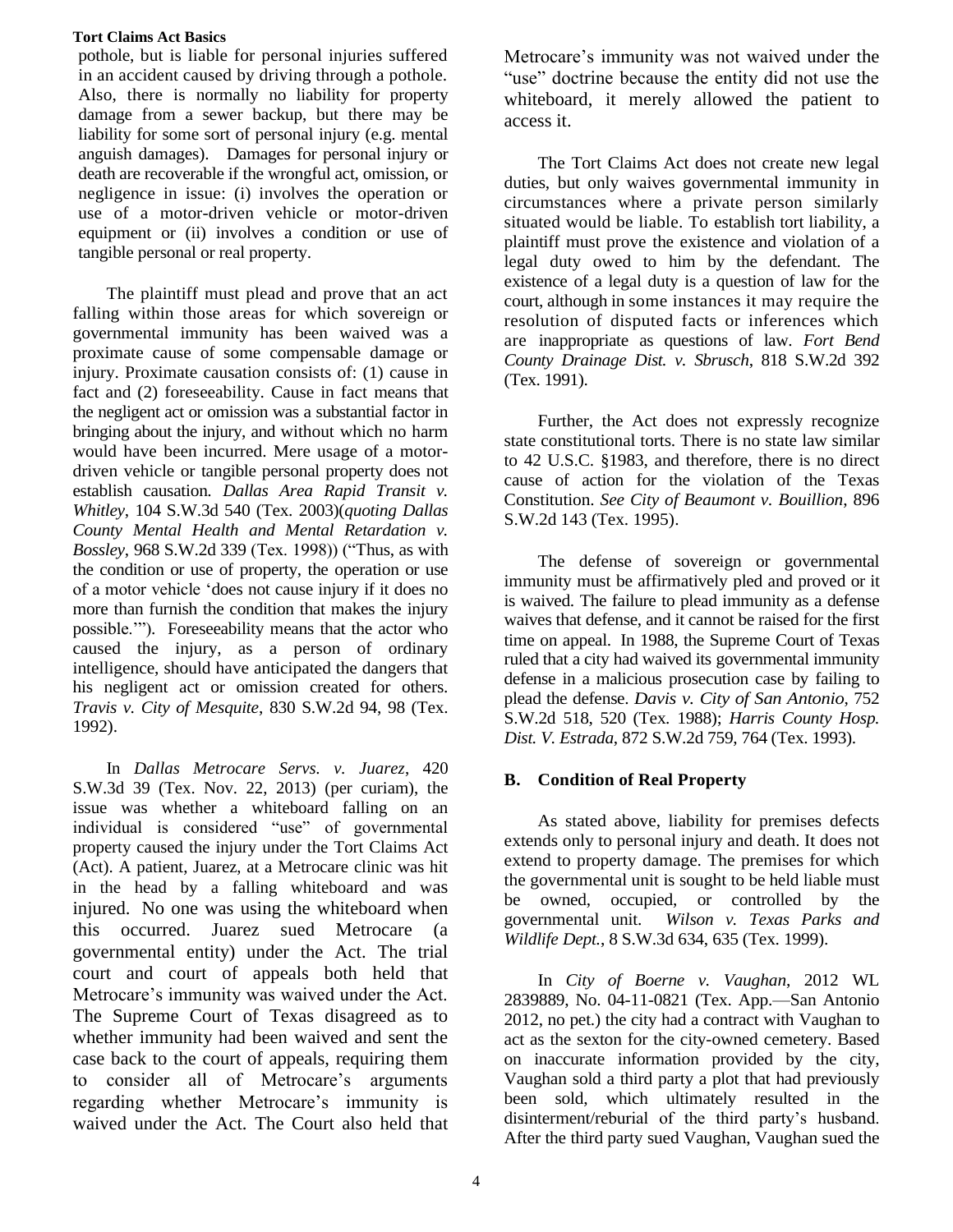city. The trial court denied the city's plea to the jurisdiction, but the San Antonio Court of Appeals found that the plaintiff's pleadings "affirmatively demonstrate[d] that no cause of action exists for which the City's immunity is waived." Specifically the court stated that in order for immunity to be waived under this section of the statute, a premises condition must actually be the instrumentality that causes the plaintiff's harm. No possible amendment to Vaughan's pleadings, or to Thomas's for that matter, could establish that a premises condition was the cause of harm alleged in the instant case. Instead, it was actions taken pertaining to the cemetery plot that allegedly caused the harm, not the cemetery plot itself. The court found that the breach of contract claim that was arguably within the waiver of immunity was the third party's claim, not the sexton's.

# <span id="page-8-0"></span>**1. Premise Defects—Statutory Duty**

A condition or use or real property involves what are referred to as "premise defects." Premise defects include such things as a pothole in a street, a water hose placed across a sidewalk at a state university, a slippery floor in a building, etc. Section 101.021 waives governmental immunity for certain premise defects. The degree of liability that the governmental unit has for a premise defect depends on what duty is owed to the person entering the real property. The person's status on the property, i.e. invitee, licensee, or trespasser, determines what duty the city owes. *See Gunn v. Harris Methodist Affiliated Hosp.*, 887 S.W.2d 248, 250 (Tex. App.—Fort Worth 1994, writ denied). The Tort Claims Act declares the duty of a governmental unit as follows:

- (a) If a claim arises from a premise defect, the governmental unit owes to the claimant only the duty that a private person owes to a licensee on private property, unless the claimant pays for the use of the premises.
- (b) The limitation of duty in this section does not apply to the duty to warn of special defects such as excavations or obstructions on highways, roads, or streets or to the duty to warn of the absence, condition, or malfunction of traffic signs, signals, or warning devices as is required by §101.060.
- (c) If a claim arises from a premise defect on a toll highway, road, or street, the governmental unit owes to the claimant only the duty that a private person owes to a licensee on private property.

### TEX. CIV. PRAC. & REM. CODE §101.022.

Therefore, the standard of care that is generally imposed in premise defect cases against a governmental entity is that of the licensor to licensee. As with Section 101.0215, Section 101.022 does not create a separate basis for liability. Section 101.022 acts to limit the duty owed by the governmental entity and serves as a limitation upon the general liability created under Section 101.021.

For cases under the Tort Claims Act, a premises defect does not have to be caused by a governmental employee. In *Eldridge v. Brazoria Cnty.*, No. 01-13- 00314-CV, 2014 WL 1267055 (Tex. App.—Houston [1st Dist.] Mar. 27, 2014) (mem. op.), Eldridge sued the county after being severely injured in a wreck on a county bridge that had been torn out to be rebuilt by the county. Eldridge argued that the county was negligent because it did not have adequate warning signs that the bridge was out, but only "thin barricades" which created a premises defect and special defect under the Tort Claims Act. The county filed a plea to the jurisdiction, arguing that under Texas Civil Practices and Remedies Code Section 101.021 (Texas Tort Claims Act), a governmental entity is liable only for injuries occurring because of a premises or special defect if the injury is caused by the actions of an employee of the governmental entity. The court of appeals held that a county can be liable for an injury caused by a special or premises defect caused by a condition of real property without participation of a governmental employee based on a Supreme Court of Texas opinion, *DeWitt v. Harris Cnty*., 904 S.W.2d 650, 653 (Tex. 1995). In *DeWitt*, the court held that when the injury is caused by real property, liability is not determined by the action of a governmental employee, but upon the property itself being unsafe. *Id.* The court of appeals held that there were sufficient facts for the case to go forward without any argument that a county employee caused the injury.

*M.O. Dental Lab, et al. v. Rape*, 139 S.W.3d 671 (Tex. 2004) involved ordinary mud or dirt that accumulated naturally on a concrete slab outside a business. Rape slipped and fell on the slippery mud. The mud had accumulated on the sidewalk as a result of rain. The Supreme Court of Texas held that ordinary mud that accumulates naturally on an outdoor concrete slab without the assistance or involvement of unnatural contact is, in normal circumstances, nothing more than dirt in its natural state and is not a condition posing an unreasonable risk of harm. *See also City of Houston v. Cogburn,*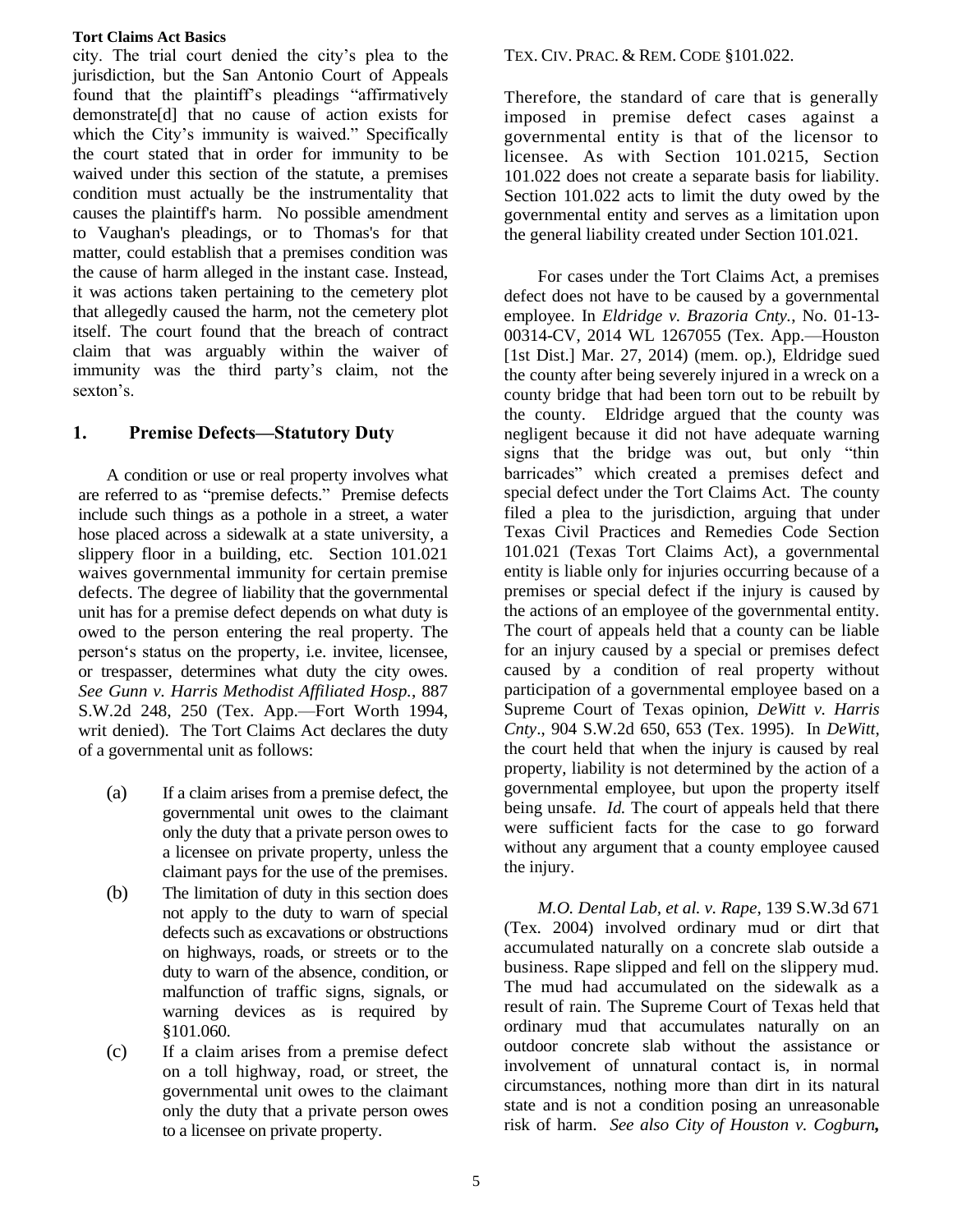No. 01-11000318-CV, 2014 WL 1778279 (Tex. App.—Houston [1st Dist.] May 1, 2014) (mem. op. on reh'g)(tree roots are naturally occurring).

In *City of Dallas v. Prado*, 373 S.W.3d 848 (Tex. App.—Dallas 2012) the city had begun locking a side entrance to a community center when it rained because the rain was getting in the building through the door. Prado tried to get in through the locked door and slipped when she tried to open the locked door. The trial court denied the plea to the jurisdiction based on governmental immunity. The court of appeals reversed and held that the undisputed evidence showed that there had been no reports of accidents resulting from pooled water outside the door, or from the combination of the pooled water and the locked door. Further, the plaintiff was foreclosed from a general negligence claim, because that claim was subsumed within the premises defect claim.

*Brownsville Nav. Dist. v. Izaguirre*, 829 S.W.2d 159 (Tex. 1992) concerned a warehouse built and operated on District land by a lessee. A trailer, disconnected from the tractor, had its front end resting on its extendable supports. Because of mud from recent rains, a board was placed under the supports to keep them from sinking into the mud. The board broke, the trailer shifted to one side, and Izaguirre was crushed. Izaguirre's heirs sued, asserting that the District failed to warn the lessee of a dangerous condition of the premises that made it unsafe to load trailers. The Texas Supreme Court held that plain dirt which ordinarily becomes soft and muddy when wet is not a dangerous condition of property for which a landlord may be liable. *Id*. at 160.

# <span id="page-9-0"></span>**2. Standard of Care—Invitee**

When a person makes payment for the use of the premises, the governmental unit owes that person the duty it owes to an invitee, which is:

- (i) the duty to maintain the premises in a reasonably safe condition,
- (ii) the duty of reasonable care to inspect and discover a condition involving an unreasonable risk of harm, and
- (iii) the duty to protect against danger and to make safe any defects or to give adequate warning thereof. The duty owed is to exercise reasonable care to protect against danger from a condition on the land that creates an unreasonable risk of harm of which the owner or

occupier knew or by the exercise of reasonable care would discover.

*State ex rel. Texas Dept. of Parks and Wildlife v. Shumake*, 131 S.W.3d 66 (Tex. App.—Austin 2003), *judgment affirmed by State v. Shumake*, 199 S.W.3d 279 (Tex. 2006). It is important to note that the payment must be for the use of the premises in questions. In *State Dept. of Highways and Public Transp. v. Kitchen*, 867 S.W.2d 784 (Tex. 1993), the Supreme Court of Texas held that payment of vehicle registration and licensing fees did not constitute payment for the use of the state's highways.

## <span id="page-9-1"></span>**3. Standard of Care—Licensee**

A licensor owes a licensee the duty not to injure him by a willful or wanton act or through gross negligence while the licensee is on the licensor's private property. Gross negligence can be defined as knowing indifference to the rights, welfare, or safety of others. *See Burk Royalty Co. v. Walls*, 616 S.W.2d 911, 922 (Tex. 1981). If the licensor has actual knowledge of the defect, and the licensee does not, then the licensor has a duty to either warn the licensee or make the condition reasonably safe. Actual knowledge embraces those things that a reasonably diligent inquiry would have disclosed. *City of San Benito v. Cantu*, 831 S.W.2d 416 (Tex. App.—Corpus Christi 1992, no writ). "A licensee is not entitled to expect that the possessor [of land] will warn him of conditions that are perceptible to him, or the existence of which can be inferred from facts within his present or past knowledge." *Wal-Mart Stores, Inc. v. Miller*, 102 S.W.3d 706, 709 (Tex. 2003), citing *Lower Neches Valley Auth. v. Murphy*, 536 S.W.2d 561, 564 (Tex. 1976). Even if the city has knowledge of a dangerous condition, the city has no duty to warn or make the danger reasonably safe if the claimant has actual knowledge of the danger as well. Whether a premise defect is open and obvious is not a complete defense to liability, but is merely one of the things that a fact finder can consider when determining questions of the comparative negligence of the parties.

# <span id="page-9-2"></span>**4. Standard of Care—Trespassers**

Generally, a person owes a trespasser only the legal duty to refrain from injuring him willfully, wantonly, or through gross negligence. *Lampasas v. Spring Center, Inc.,* 988 S.W.2d 428 (Tex. App.- Houston  $[14<sup>th</sup>$  Dist.] 1999, no pet.). Moreover, a trespasser must take the premises as he finds them, and if he is injured by unexpected dangers, the loss is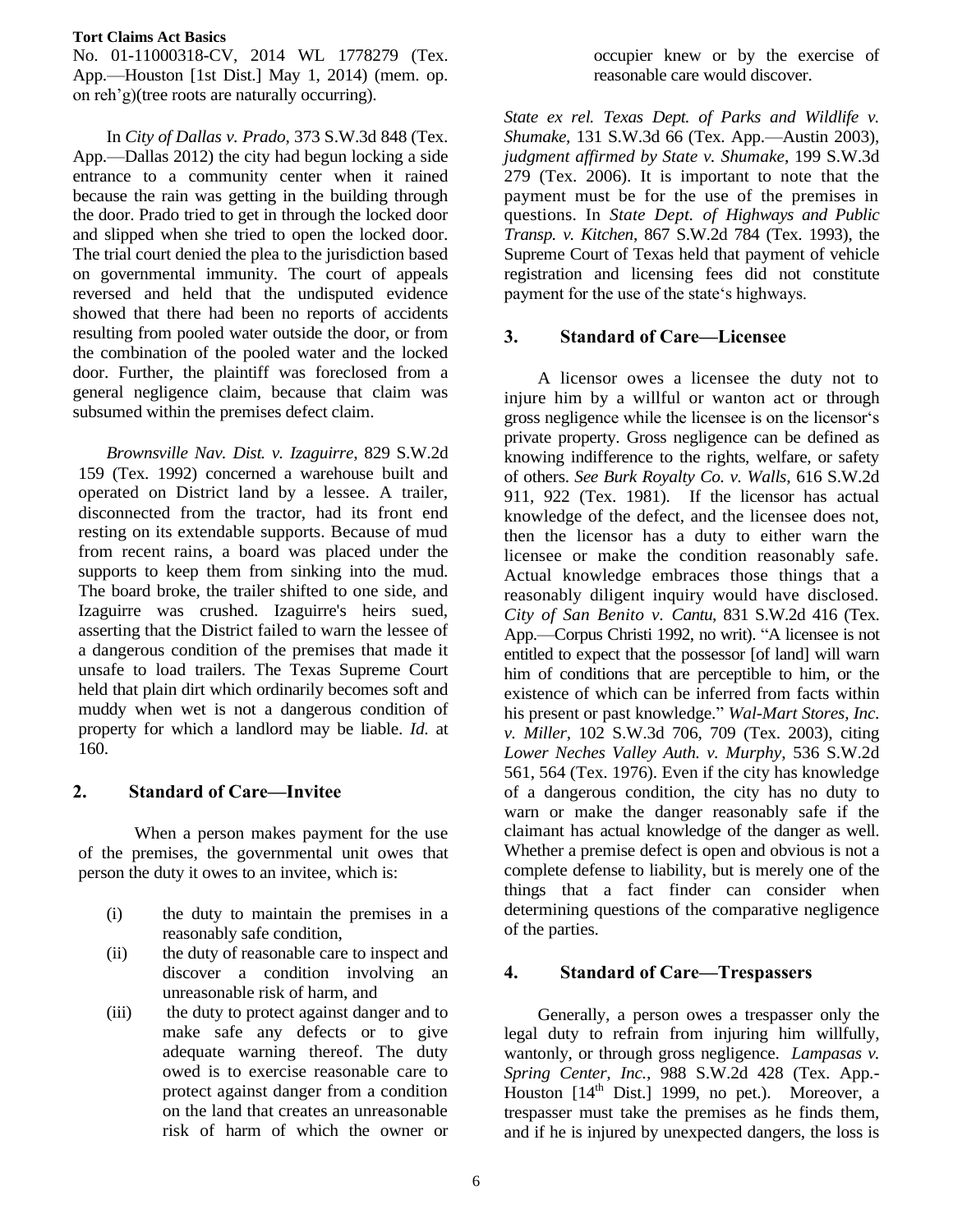his own. *Spencer v. City of Dallas,* 819 S.W.2d 612, 627 (Tex. App. -- Dallas 1991, no writ). "The distinction between the duty owned to a trespasser as opposed to a licensee is important. The premises occupier does not owe a trespasser the duty to warn or make safe dangerous (latent) conditions know to it. It has only the duty to refrain from injuries the trespasser through acts or omissions. The acts or omissions in question refer to the activities or conduct of the occupier on the premises, not the conditions of the premises." *Smithers v. Texas Utilities Elec. Co. 824 s.w.2D 693 (Tex. App. -- El Paso 1992).*

# <span id="page-10-0"></span>**5. Special Defects**

Section 101.022(b) imposes a duty on the governmental unit to warn of "special defects" and cites as examples of special defects obstructions or excavations on roadways. Special defects have been held to include such things as floodwater on a state highway and an abnormally large hole, six to ten inches deep covering ninety percent of the width of the asphalt roadway. *Compare City of Houston v. Rushing*, 7 S.W.3d 909 (Tex. App.—Houston [1st Dist.] 1999, no pet.), where the court found that a stopped pickup truck blocking a lane of traffic was not a special defect; *Compare City of Grapevine v. Roberts*, 946 S.W.2d 841 (Tex. 1997), where the Supreme Court of Texas found that a sidewalk and its steps to the street were not special defects. In the case of *State Dept. of Highways and Public Transp. v. Payne*, 838 S.W.2d 235 (Tex. 1992), the Supreme Court of Texas stated that the question of whether a condition is a premise defect or special defect is a question of duty involving statutory interpretation and thus an issue of law for the court to decide. *See also State v. Burris*, 877 S.W.2d 298 (Tex. 1994); *Morse v. State*, 905 S.W.2d 470, 473-74 (Tex. App.— Beaumont 1995, writ denied). But, the threshold question of whether the particular set of circumstances created a dangerous condition is a fact question for a jury. *State v. McBride*, 601 S.W.2d 552 (Tex. Civ. App.—Waco 1980, writ ref'd n.r.e.).

*Payne*, 838 S.W.2d 235, involved a man who sustained injuries when he walked off the end of a culvert built and maintained by the State. The culvert ran perpendicular to and beneath the road, ending about twenty-two feet from the roadbed. In the dark, Payne stepped off the culvert and fell about twelve feet into a drainage ditch. Payne claimed he did not see where the culvert ended that morning because vegetation obscured it and a reflective marker was missing. Payne alleged that the culvert was a special defect. The Supreme Court of Texas held that the

question of whether a defect is a premise defect or a special defect is a question of law. However, the Court concluded that the culvert was not a special defect because special defects are excavations or obstructions on highways, roads, or streets which present unexpected and unusual dangers to ordinary users of roadways.

In the *Kitchen* case, a driver in a pickup truck hit a patch of ice on a bridge and skidded out of control, colliding with an oncoming truck. *Kitchen*, 867 S.W.2d at 786. The State had closed a sign warning of ice on the bridge the night before because of weather reports that the day of the accident would be warmer and drier. *Id*. When the weather did not change the day of the accident, the State dispatched crews to reopen the sign; however the accident occurred before the sign was reopened. *Id*. Given that a special defect is an excavation, obstruction, or other condition that presents an unexpected and unusual danger to ordinary users of roadways, *See* TEX. CIV. PRAC. & REM. CODE § 101.022(b); *Payne*, 838 S.W.2d at 238, the Supreme Court of Texas held that an icy bridge is not a special defect. *Id*. The Court reasoned that "when there is precipitation accompanied by near-freezing temperatures, as in this case, an icy bridge is neither unexpected nor unusual, but rather, entirely predictable." *Id*. The same rationale was the basis for the Supreme Court's determination that a flooded low water crossing is not a special defect. *Reyes v. Laredo*, 335 S.W.3d 605 (Tex. 2010). The Fort Worth Court of Appeals also held recently that a 2 inch difference in grade on a highway is not enough to cause a special defect, even if it could be considered an "excavation" or a highway. *Brumfield v. Tex. Dept. of Transp*., 2014 WL 2462699, No. 02- 13-00175-CV (Tex. App.—Fort Worth May 29, 2104) (mem. op.).

Further in *City of Denton v. Paper*, 376 S.W.3d 762 (Tex. 2012) the court concluded that the sunken area that caused the bicyclist's accident was not a premises defect in the same class as an excavation or obstruction as it did not physically impair her ability to travel and could have been avoided; there was no evidence that the city had actual knowledge of the dangerous condition, and summary judgment should have been granted to it. The court held that a 3" depression is not in the nature of an excavation or obstruction of a highway (and distinguished a 6-10" hole that extended across 90% of the width of the street, which was found to be a special defect in *County of Harris v. Baton*, 573 S.W.2d 177, 179 (Tex. 1978)). Although the city crew had twice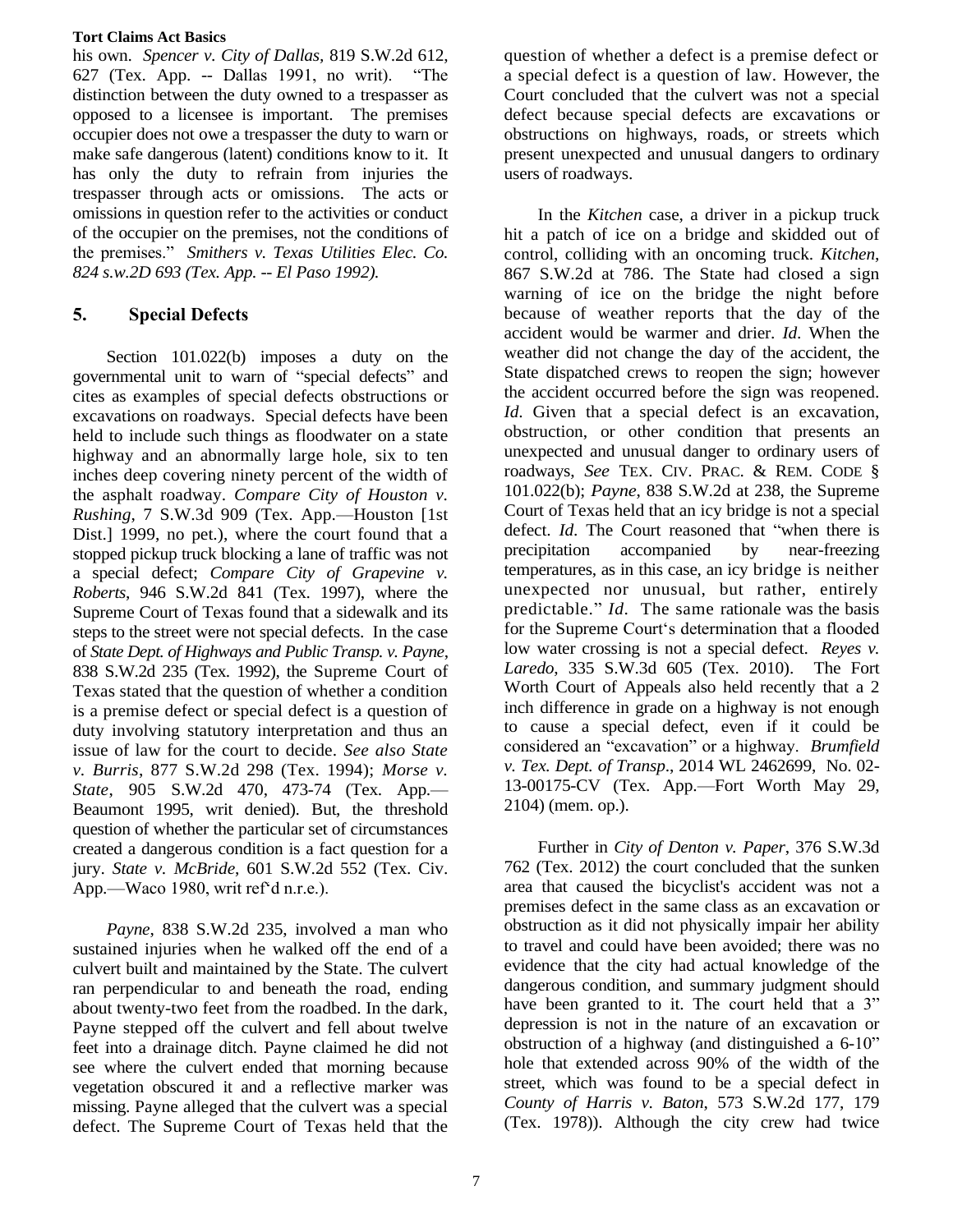returned to make the repair even with the street, the city had received no reports following the last repair, so there was no evidence that the city had notice of the premises defect.

If a warning is not provided, and it can be shown that the governmental unit actually knew or should have known about the defect, the governmental unit may be held liable for personal injuries or death caused by the defect. Section 101.022 also imposes a duty to warn of the absence, condition, or malfunction of traffic signals, signs, or warnings. *See id.*§101.060, which states that a governmental unit is liable only if the situation is not corrected within a reasonable time after notice of the missing or malfunctioning sign or signal. With special defects, the governmental unit owes the same duty to warn that a private landowner owes to an invitee. *Payne*, 838 S.W.2d at 237; *Harris County v. Eaton*, 573 S.W.2d 177, 180 (Tex. 1978).

Further, in *Military Highway Water Supply Corp. v. Morin*, 156 S.W.3d 569 (Tex. 2005), the Supreme Court of Texas held that although normally landowners have a duty to warn for any excavations or artificial conditions on or near a roadway, when the traveler is not in the ordinary course of travel, no duty is owed. *Id*. at 574. The Court held that "ordinary course of travel" did not include the traveler deviating from the roadway some five hundred feet from the point of impact with a horse, before coming in contact with an excavation left by the Military Highway Water Supply Corp. twenty feet off of the opposite side of the roadway. *Id*. at 573. This was beyond what the landowner could have reasonably anticipated. *Id*. Therefore, the landowner had no duty to warn.

In *City of Houston v. Cogburn*, No. 01- 11000318-CV, 2014 WL 1778279 (Tex. App.— Houston [1st Dist.] May 1, 2014) (mem. op. on reh'g) a man tripped over tree roots on his way to pay a parking meter and was severely injured. He sued the city under the Tort Claims Act under a theory of special defect. On rehearing, the court held that the city had proven that the "defect" in question, tree roots, was a naturally occurring phenomenon that was open and obvious, and thus, the city could not be held liable for injuries caused by the tree roots. The court rendered judgment for the city.

## <span id="page-11-0"></span>**6. Recreation Facilities**

Section 75.002 of the Texas Civil Practices and Remedies Code provides

governmental entities some protection from liability with regard to lands used for recreational purposes. It states that:

(c) If an owner, lessee, or occupant of real property other than agricultural land gives permission to another to enter the premises for recreation, the owner, lessee, or occupant, by giving the permission, does not:

> (1) assure that the premises are safe for that purpose;

- (2) owe to the person to whom permission is granted a greater degree of care than is owed to a trespasser on the premises; or
- (3) assume responsibility or incur liability for any injury to any individual or property caused by any act of the person to whom permission is granted.
- (d) Subsections (a), (b), and (c) shall not limit the liability of an owner, lessee, or occupant of real property who has been grossly negligent or has acted with malicious intent or in bad faith.

TEX. CIV. PRAC. & REM. CODE § 75.002.

Section 75.001 defines "recreation" as:

- (4) "Recreation" means an activity such as:
	- ( A ) hunting;
	- (B) fishing;
	- (C) swimming;
	- ( D ) boating;
	- ( E ) camping;
	- ( F ) picnicking;
	- ( G ) hiking;
	- ( H ) pleasure driving;
	- (I) nature study, including bird-watching;
	- ( J ) cave exploration;
	- ( K ) waterskiing and other water sports;
	- ( L ) any other activity associated with enjoying nature or the outdoors;
	- ( M ) bicycling and mountain biking;
	- ( N ) disc golf; or
	- ( O ) on-leash and off-leash walking of dogs.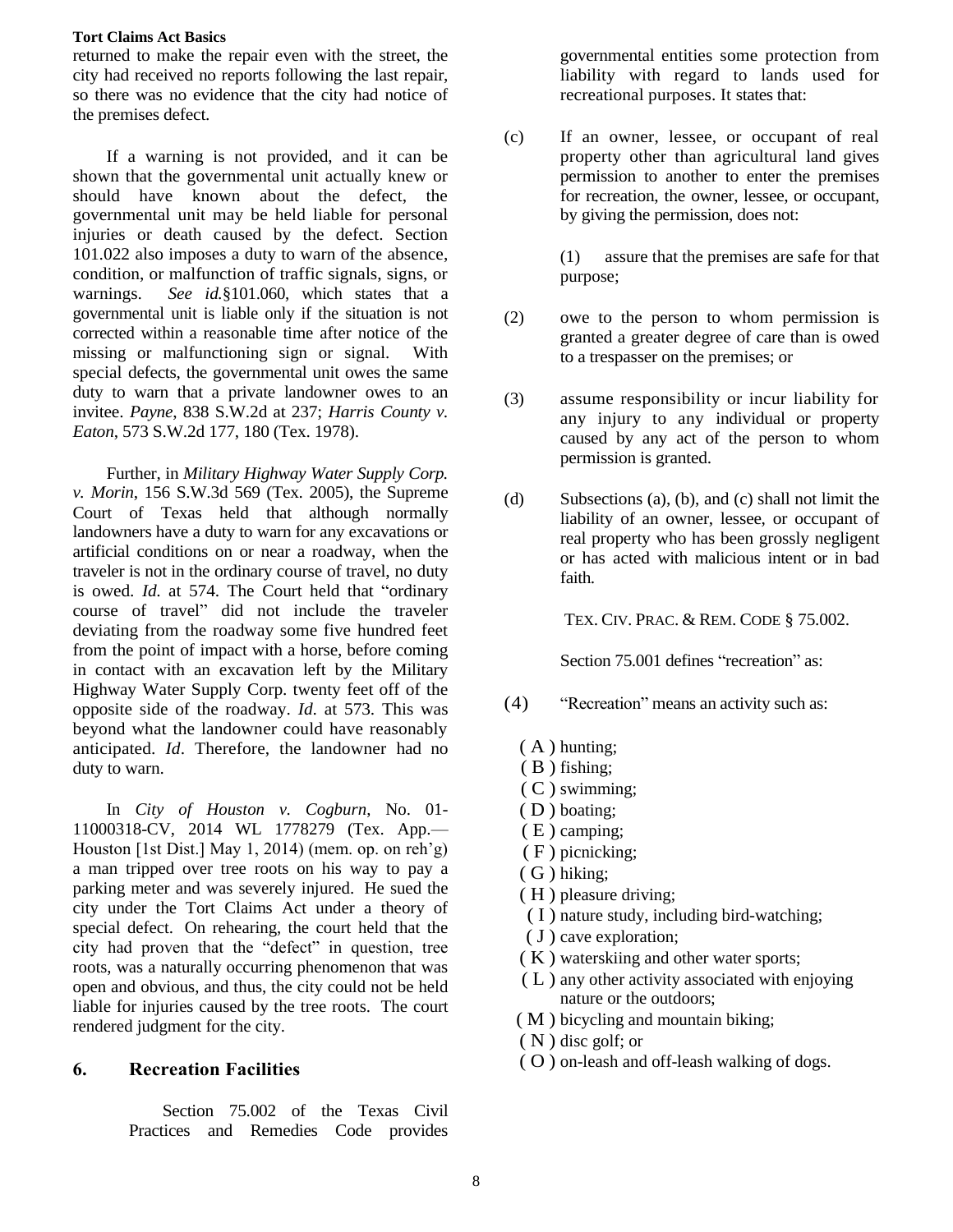The Legislature later added §75.002(e), which states:

- (e) In this section, "recreation" means, in addition to its meaning under §75.001, the following activities only if the activities take place on premises owned, operated, or maintained by a governmental unit for the purposes of those activities:
	- (1) hockey and in-line hockey; skating, inline skating, roller-skating, skateboarding, and rollerblading; and
	- (2) soap box derby use.

## *Id.* § 75.002.

Section 75.002(f) limits the duty owed by a governmental entity to the degree of care owed to a trespasser for any person who enters the governmental unit's premises and engages in recreation. *Id.*   $$75.002(f).$ 

Furthermore, a city that owns, operates, or maintains premises on which recreational activities described in Section 75.002(e) are conducted must post and maintain a clearly readable sign that contains language from Section  $75.002(g)$ . There has been some speculation that the Recreational Use Statute abolished liability altogether because the statute states that it does not waive sovereign immunity, however, the court in *City of Houston v. Morua*, 982 S.W.2d 126, 130 (Tex. App.—Houston [1st Dist.] 1998, no pet.), *overruled on other grounds by Smith v. Brown*, 51 S.W.3d 376, 381 (Tex. App.—Houston [1st Dist.] 2001, pet. denied) rejected this argument. It stated that "...section 75.003(f) merely emphasize[d] that the recreational use statute limits *preexisting* liability, and does not, in and of itself, waive sovereign immunity or abolish the waiver of liability found in the Act." *Id* (emphasis in original). Therefore, if the premises fall within the definition of recreational facility under Chapter 75, the duty owed is effectively reduced from a licensee to that of a trespasser. *Id*.

The initial question is whether the Recreational Use Statute applies. If it does, the duty owed is only that owed to a trespasser on the premises. The Legislature clearly expressed its intent to shield governmental entities from liability for recreational activities by enacting Section 101.085 of the Texas Civil Practices and Remedies Code, which states that "[t]o the extent that Chapter 75 limits the liability of a governmental unit under circumstances in which the governmental unit would be liable under this

chapter, Chapter 75 controls." *Id.* § 101.58; *City of Bellmead v. Torres,* 89 S.W.3d 611 (Tex. 2002). However, the common law standard applicable to a trespasser does not apply to a person who is "trespasser" under the Recreational Use State. As discussed earlier, the under common law test, the terms "willful, wanton or grossly negligent" refer to the contemporaneous acts or omissions of the landowner, not the condition of the premises. In *State v Schumake*, 199 S.W.3d 279 (Tex. 2006), The Court determined that the Legislature did not intend to distinguish between injuries caused by activities of the landowner as opposed to injuries caused by a condition of the property. It concluded that the Recreational Use Statute permits a premise defect claim for gross negligence. *Id*. at 287. That decision in *Schumake* was based on the specific language of Texas Civil Practice & Remedies Code Section 75.002(d).

Recreational use can encompass a variety of activities. Recently, in *City of Corpus Christi v. Ferguson*, No. 13-12-00679-CV, 2014 WL 495146 (Tex. App.—Corpus Christi Feb. 6, 2014) (mem. op.), the Corpus Christi Court of Appeals, reviewed whether an activity was considered "recreational use" when there is an argument that the activity was tangential to the recreation. The plaintiff was attending a boat event, and on the morning of the event, but before it started, the plaintiff went to the shower facilities but slipped on ice along the way. The plaintiff asserted that she was not engaged in a recreational use, but was merely returning from a shower in the morning. The Corpus Christi Court of Appeals determined the activity at the marina fell within the Recreational Use Statute since she camped overnight on a sailboat dock at the marina. In other words, "camping overnight on the boat was merely one stage of the broader boating activity . . . ."

## <span id="page-12-0"></span>**C. Condition or Use of Tangible Personal Property**

Liability with regard to tangible personal property requires that the injury or death be proximately caused by some condition or use of the tangible personal property. *See Dallas County Mental Health & Mental Retardation v. Bossley*, 968 S.W.2d 339, 343 (Tex. 1998) ("death must be proximately caused by the condition or use of tangible property...[p]roperty does not cause injury if it does no more than furnish the condition that makes the injury possible"), *citing Union Pump Co. v. Allbritton*, 898 S.W.2d 773 (Tex. 1995); *Texas Dept. of Mental Health and Mental Retardation v. Pearce*, 16 S.W.3d 456 (Tex. App.—Waco 2000, pet.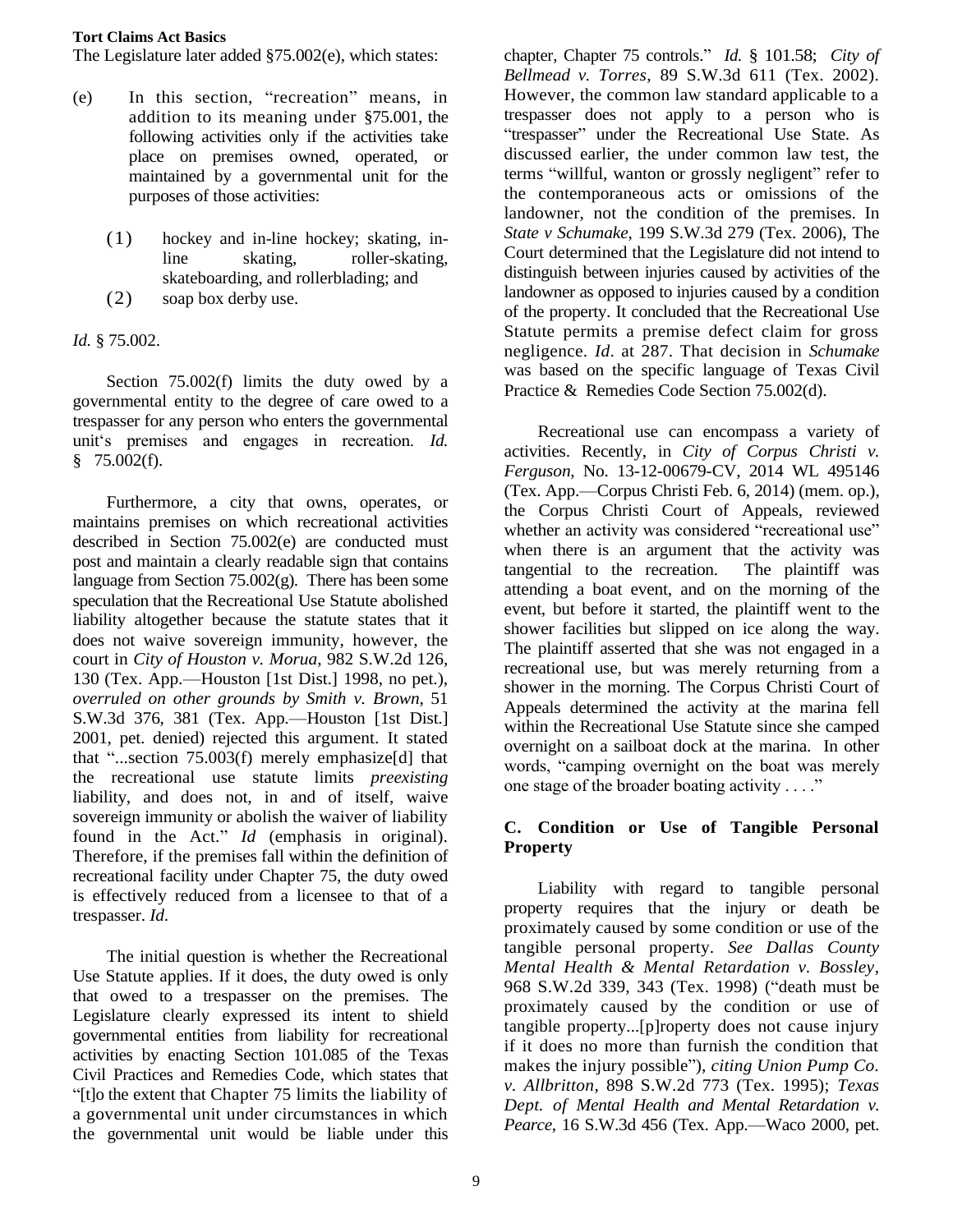dism'd w.o.j.). One court held that the injury must be proximately caused either by the negligence of an employee acting within the scope of his employment in the use of tangible property, or under circumstances where an employee or agent furnished tangible property the use of which caused the personal injury or death. As noted earlier, the liability for a condition or use of tangible personal property only extends to personal injuries or death, not to property damage. One of the areas where this distinction is important is with regard to claims for sewer backups. There is no liability for sewer backup claims involving property damage. However, if damages for mental anguish or some type of personal injury can be proven, they are recoverable. *See Texas Dept. of Transp. v. Jones*, 8 S.W.3d 636 (Tex. 1999).

Some governmental entities, including cities and river authorities, wanted to cover the property damage cost of sewer backups for their customers but had a hard time doing so because they are not liable. In 2009, a bill was passed that allows a city or river authority to pay these damages, even if the entity is not liable under the Tort Claims Act. TEX. LOC. GOV'T CODE § 552.912. The statute allows payment, but has language that allows an entity to retain its immunity.

# <span id="page-13-0"></span>**1. Tangible Property**

Normally, when one thinks of tangible personal property, one thinks of something that can be handled, touched, or seen. In Texas, a line of cases developed that raised the question whether certain types of records or printed documents are tangible personal property under the Tort Claims Act. In *Salcedo v. El Paso Hosp. Dist.*, 659 S.W.2d 30 (Tex. 1983), the Supreme Court of Texas held an electrocardiogram to be tangible personal property. In that case, the alleged negligence was in the misinterpretation of the electrocardiogram graph.

In 1992, the Texas Supreme Court considered the scope of governmental immunity arising from the negligent use of medical records in *Texas Dept. of Mental Health and Mental Retardation v. Petty*, 848 S.W.2d 680 (Tex. 1992). Opal Petty was committed to the Austin State Hospital in 1934. *Id*. at 681. "Over time, the State's diagnosis for Ms. Petty ranged from hebephrenic schizophrenic, mentally ill, not mentally ill, mildly mentally retarded, moderately mentally retarded, to not mentally retarded at all." *Id*. For five decades, her treatment consisted of only "custodial care." *Id*. After her release, at 74 years of age, she sued TDMHMR alleging negligence. The

Court held that "Ms. Petty's treatment records, as used and relied on here, are tangible property, the misuse of which will subject the government to liability just as if it were a 'private person...in accordance with the law of this state.'" *Id*. at 684; *Baston v. City of Port Isabel*, 49 S.S.3d 425, 428 (Tex. 2001).

In the case of *University of Texas Med. Branch at Galveston v. York*, 871 S.W.2d 175 (Tex. 1994), the Supreme Court of Texas stopped short of overruling *Petty* and *Salcedo*, and characterized the decisions as having very little precedential value, which would control in only identical factual circumstances. *Id*. at 178-79. *York* explicitly disapproved of the old line of cases mentioned above and instead imposed a new rule of law. It held that misuse of information, that may or may not be recorded in medical records, is not a negligent use of personal property under the Tort Claims Act. *Id*. at 179. Therefore, governmental immunity is not waived for negligence involving the use, misuse, or non-use of information found in medical records.

Furthermore, the Court in *Dallas County v. Harper*, 913 S.W.2d 207 (Tex. 1995), using the *York* rationale, reaffirmed that a written statement is not tangible personal property for Tort Claims Act purposes. *Harper* involved the release of an indictment that had been expunged. *Id*. The Court stated that an indictment was the written statement of a grand jury accusing a person of an act or omission, and was not tangible personal property. *Id*. at 208. The act of simply reducing information to writing on paper does not make the information personal property. *Id*. at 207-08. In *Jefferson County v. Sterk*, 830 S.W.2d 260 (Tex. App.—Beaumont 1992, writ denied), the Court held that a capias, which was inadvertently not removed from the active warrant files and resulted in the mistaken arrest of an individual, was not tangible personal property. In *Eakle v. Texas Dept. of Human Servs.*, 815 S.W.2d 869 (Tex. App.— Austin 1991, writ denied), the Court held that a list of registered family homes was not tangible personal property. In *Robinson v. City of San Antonio*, 727 S.W.2d 40 (Tex. App.—San Antonio 1987, writ ref'd n.r.e.), the Court held that a written protective order was not tangible personal property. In *Wilkins v. State*, 716 S.W.2d 96 (Tex. App.—Waco 1986, writ ref'd n.r.e.), the Court held that a permit used by the Highway Department to transport a mobile home on a narrow highway was a piece of paper evidencing permission, but in no way constituted tangible personal property.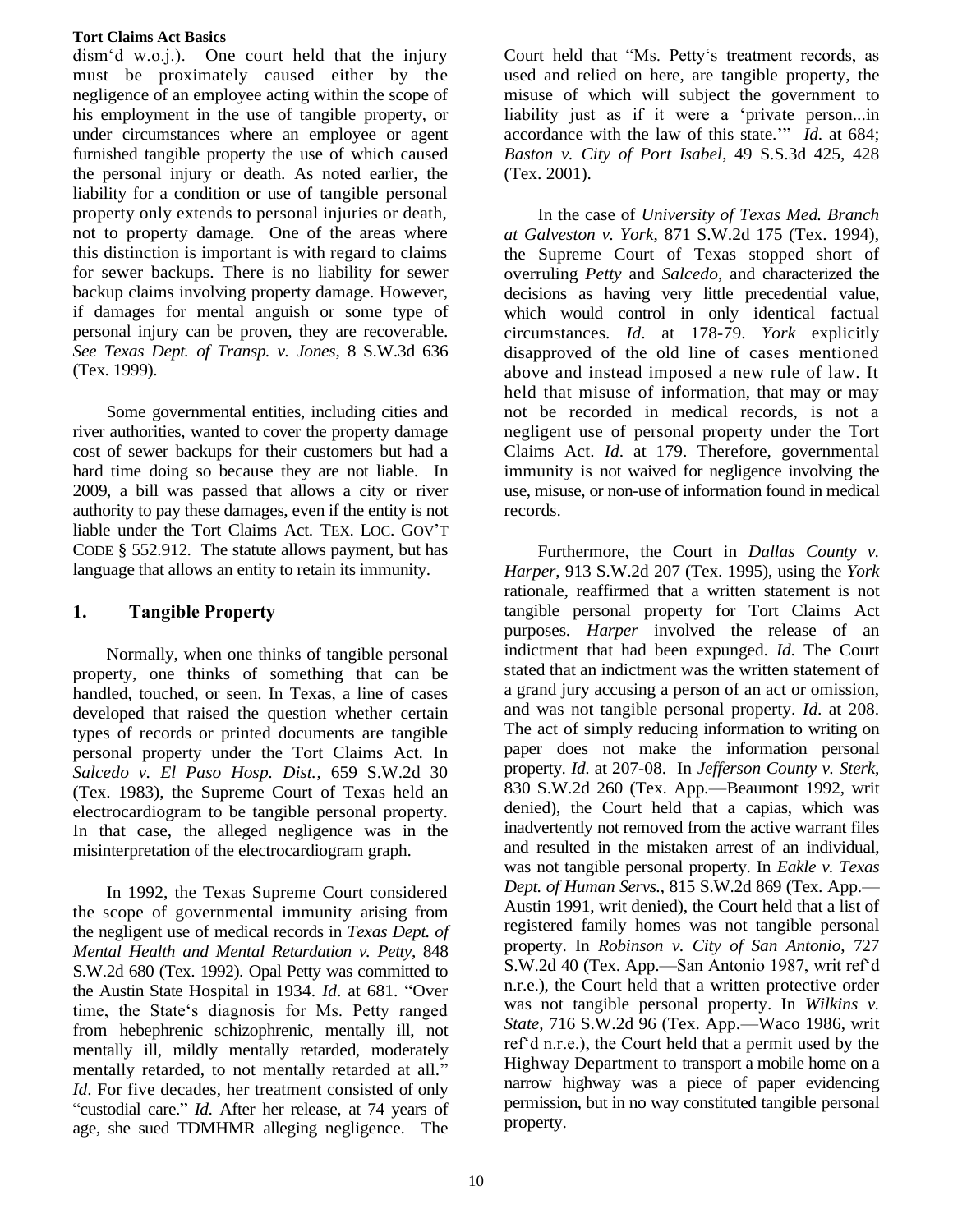However, the courts have made it clear that police dogs and other animals owned by a governmental entities, are tangible property that can cause compensable damage. *City of Houston v. Jenkins*, 363 S.W.3d 808 (Tex. App.—Houston [14 Dist.] 2012) (police dog); *City Of Dallas v. Heard*, 252 S.W.3d 98 (Tex. App.—Dallas 2008)(gorilla). Once the court determines that an item is tangible personal property, the next analysis is whether such property was "used" by the governmental entity.

# <span id="page-14-0"></span>**2. Use of Property**

The Tort Claims Act does not define what is meant by "a condition or use" of property. Therefore, it has been left to the courts to determine when property has been used. In dealing with claims concerning the failure of a governmental employee to use tangible personal property, the courts have generally stated that the "use" required by the Tort Claims Act before immunity is waived requires that the personal property be put or brought into action or service, or that it be employed or applied to a given purpose. Therefore, the non-use of personal property does not impose liability on a governmental unit. Among the allegations held to involve a non-use of property are: the failure of a nurse to read a doctor's notes on a medical chart; the failure to use available drugs and equipment to render emergency medical care to a person who later died; and the failure to use a building to confine a schizophrenic person who later burned a house, however, some decisions have held that the failure to furnish an item of property may come within the statutory waiver of immunity for a "condition or use" of property.

In *Lowe v. Texas Tech University*, 540 S.W.2d 297 (Tex. 1976), the Supreme Court of Texas held that a football player stated a cause of action involving a condition or use of property by alleging that the university was negligent in failing to provide him with proper protective items to be used as part of the uniform.

In *Robinson v. Central Texas Mental Health and Mental Retardation Center*, 780 S.W.2d 169 (Tex. 1989), the Supreme Court of Texas held that the failure to furnish a life preserver as part of a patient's swimming attire stated a cause of action involving the condition or use of property. In *Kassen v. Hatley*, 887 S.W.2d 4, 14 (Tex. 1994), the plaintiff brought suit claiming that the non-use of medication was an actionable use of personal property under the Tort Claims Act. The Supreme Court of Texas rejected this argument stating, "we have never held that non-use of

property can support a claim under the Texas Tort Claims Act...nonuse of available drugs during emergency medical treatment is not a use of tangible personal property that triggers waiver of sovereign immunity...." *Id*.

The Court reiterated this logic in *Kerrville State Hosp. v. Clark*, 923 S.W.2d 582 (Tex. 1996), by holding that the failure to administer a drug by injection was a non-use of tangible personal property and therefore did not trigger the waiver provisions of the Tort Claims Act. The Court also limited the applicability of the *Robinson* and *Lowe* decisions. It explained that the value of those cases was "limited to claims in which a plaintiff alleges that a state actor has provided property that lacks an integral safety component and that the lack of this integral component [leads] to the plaintiff's injuries." *Clark*, 923 S.W.2d at 585. The Court used the example of a hospital bed provided to a patient without the safety bed rails, the lack of which leads to the patient's injury.

In *San Antonio Hosp. v. Cowan*, 128 S.W.3d 244 (Tex. 2004), the deceased was involuntarily committed to the state hospital because of his psychotic behavior, acute depression, and suicidal tendencies. *Id*. at 245. The hospital took possession of his personal effects, including his suspenders and walker, but allowed him to keep these two items with him. *Id*. Two days later, Cowan used his suspenders and a piece of pipe from the walker to commit suicide. *Id*. The Court held that merely providing someone with personal property that is not inherently unsafe is not "use" of the property within the meaning of the Tort Claims Act provision, thereby waiving governmental immunity for death caused by use of tangible personal property. *Id*. at 247. In *Cowan*, it was the deceased's misuse of the property provided to him by the hospital that resulted in his death, not the use of the property by the hospital.

In *Dallas Metrocare Servs. v. Juarez*, 420 S.W.3d 39 (Tex. Nov. 22, 2013) (per curiam), the Supreme Court of Texas again analyzed what constituted "use" of property. The issue in this case is whether a whiteboard falling on an individual is considered "use" of governmental property under the Tort Claims Act (Act). A patient, Juarez, at a Metrocare clinic was hit in the head by a falling whiteboard and was injured. No one was using the whiteboard when this occurred. Juarez sued Metrocare (a governmental entity) under the Act. The trial court and court of appeals both held that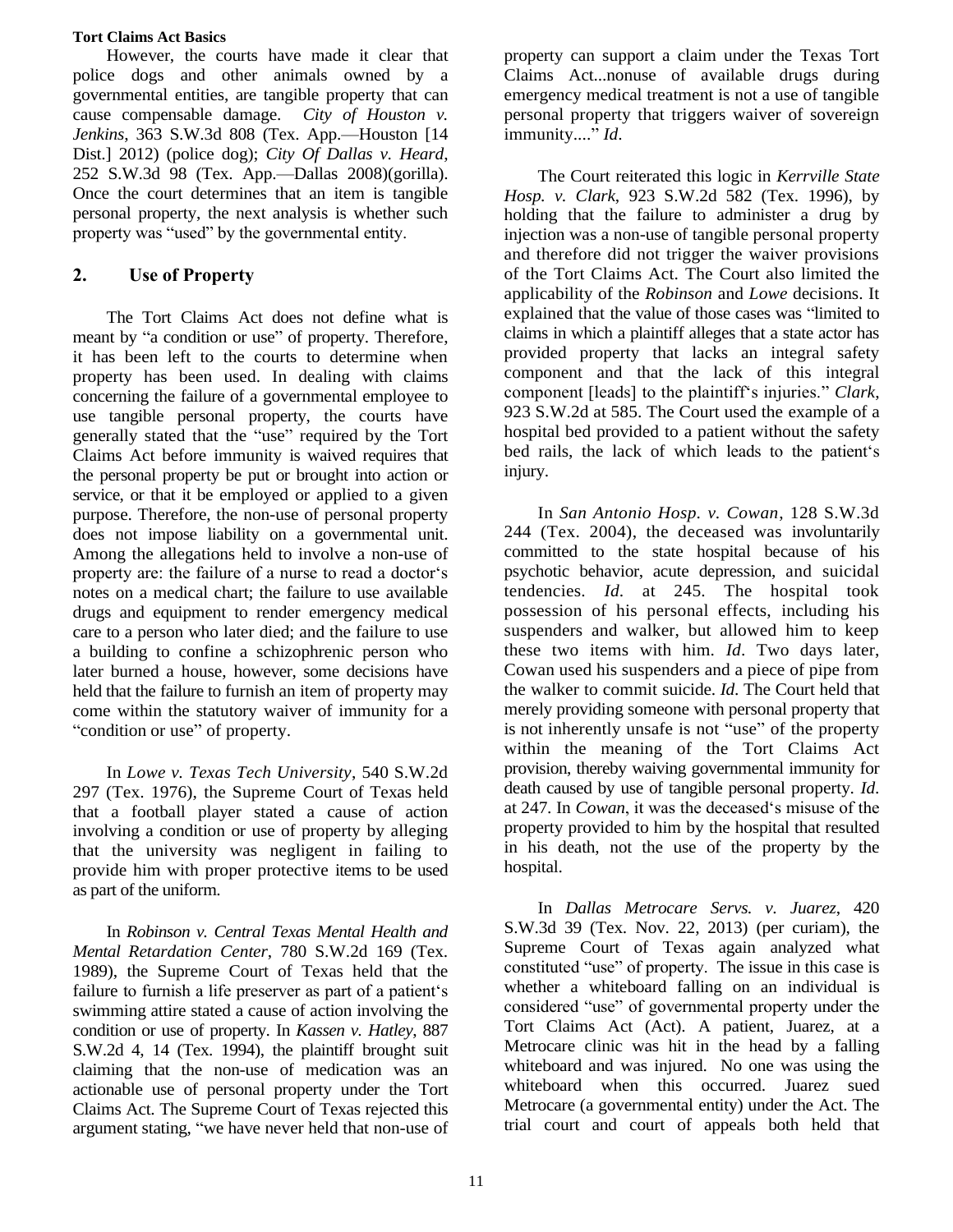Metrocare's immunity was waived under the Act. The Court held that Metrocare's immunity was not waived under the "use" doctrine because the entity did not use the whiteboard, it merely allowed the patient to access it.

Animal cases require unique analyses to determine whether an animal was "used" for purposes of the Act. In *City of Houston v. Jenkins*, 363 S.W.3d 808 (Tex. App.—Houston [14 Dist.] 2012), a police dog bit a sheriff's deputy, Jenkins, after the suspects in question had been apprehended and the dog was being transported back to the police car. In *City of Elgin v. Reagan*, 2009 WL 483344, No. 03-06-00504-CV (Tex. App.—Austin 2009) (mem. op.), an individual's child was bit by a dog that had recently been adopted from a city shelter. The plaintiff argued that the city used the adoption process and so "used" the dog which caused the personal injury. The court of appeals held that using a process is not the same as using property and that providing property for use by another (giving the dog to the family) is not the same as the city "using" the dog. Finally, the court did note that the city could be liable for giving property to another if it lacked an integral safety component, but the lack of a familyoriented personality in the dog was not such a safety component.

In *City Of Dallas v. Heard*, 252 S.W.3d 98 (Tex. App.—Dallas 2008), a gorilla escaped from its enclosure at the zoo and attacked individuals at the zoo. The court of appeals held that the city was using the gorilla as an attraction to generate revenue, and thus the plaintiffs could bring their Tort Claims Act action. Interestingly, there was a dissent in this case, where the judge argued that the city had put the gorilla up for display and the city stopped "using" it when the gorilla escaped from its enclosure.

The Court on several occasions has requested that the Legislature clarify the waiver of immunity provisions, particularly the "condition or use" language, as the language in the Tort Claims Act is susceptible to broad or narrow interpretations. To date, the Legislature has not acted to provide any guidance for the application of the waiver of governmental immunity. In a dissenting opinion, a frustrated Texas Supreme Court Justice resorted to quoting from Lewis Carroll in Through the Looking Glass. Citing Alice's retort to Humpty Dumpty's

statement that a word "means just what I choose it to mean—neither more or less," the Justice described the situation in Alice's words: "That's a great deal to make one word mean." *Robinson*, 780 S.W.2d at 176. The Justice writing the majority opinion in the case responded to his colleague by stating that while Humpty Dumpty had been willing to explain the meaning of his words to Alice, the Texas Legislature had not attempted to do so despite repeated requests for definitional assistance. *Id*. at 170.

# <span id="page-15-0"></span>**D. Use of Motor-Driven Vehicle and Equipment**

With regard to motor-driven vehicles or motordriven equipment, the claim for damages must arise from operation or use of the vehicle or equipment in performing governmental functions. *See City of El Paso v. Hernandez*, 16 S.W.3d 409 (Tex. App.—El Paso 2000, no pet.), where a complaint that city emergency personnel failed to recognize that a patient had a life-threatening condition and thus negligently failed to transport her by ambulance to the nearest hospital amounted to a complaint about the non-use of the ambulance, and therefore, the city's sovereign immunity was not waived under the Tort Claims Act provision for "use" of any motor-driven vehicle As with the phrase "use of tangible personal...property," the courts have been left with the task of defining "operation or use."

In *Texas Natural Resource Conservation Com'n v. White*, 46 S.W.3d 864 (Tex. 2001), the Texas Supreme Court considered whether a stationary electric motor-driven pump qualified as motor-driven equipment, and whether the pump in question caused the plaintiff's property damage. The case involved a storeowner who called the Texas Natural Resource Conservation Commission ("TNRCC") out to her property. TNRCC dug a trench on her property and installed a motor-driven pump to dissipate the fumes. Several days later, TNRCC removed the pump. Six days later, the fumes migrated and pooled in a corner of White's store and started a fire that completely destroyed it. *Id*. at 866. The Court held that a pump was "motor-driven equipment" because the pump was in fact driven by a motor to perform its task, and therefore it fit the general definition of "motor-driven equipment" found in Black's Law Dictionary. *Id*. at 868.

The Court stated that the Legislature used "motor-driven equipment" in the Tort Claims Act, and not just "motor-driven vehicle." Therefore a stationary pump would fall within the scope of the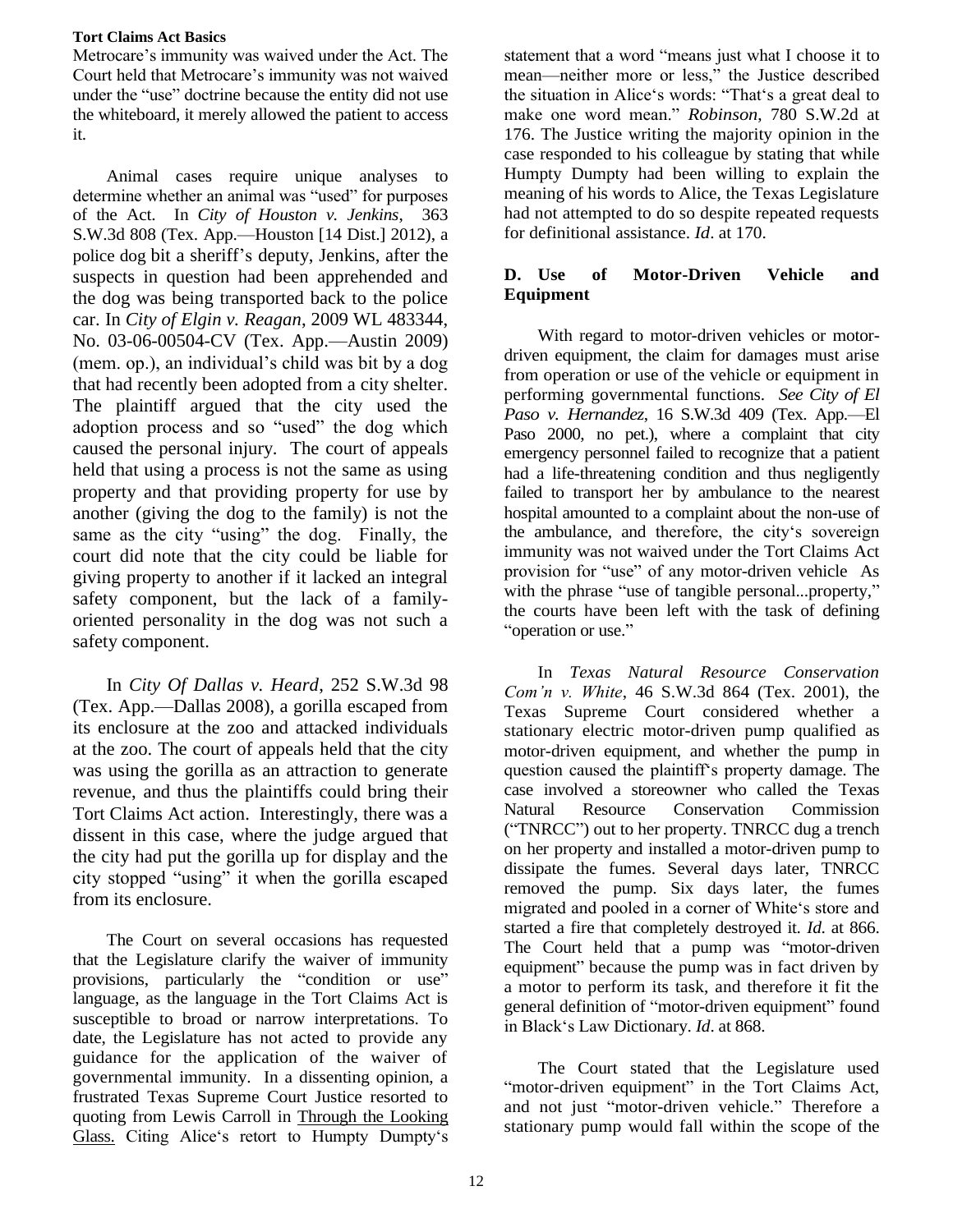Act. On the issue of whether White's injury arose from the pump's "operation or use," the Court found that White had not presented any evidence to support the contention. The Court found that the injury must have been caused by the TNRCC's actual use of the pump, not its failure to use it. The Court stated, "[t]his court has never held that non-use of property can support a claim under the Texas Tort Claims Act...doing so \_would be tantamount to abolishing governmental immunity, contrary to the limited waiver the Legislature clearly intended.'" *Id*. at 869- 70, *citing Clark*, 923 S.W.2d at 585.

"Operation" has been described as "a doing or performing of practical work," while "use has been defined as meaning "to put or bring into action or service; to employ for or apply to a given purpose...." *Mount Pleasant Indep. Sch. Dist. v. Estate of Linburg*, 766 S.W.2d 208, 211 (Tex. 1989). Some wrongful act or omission or negligence in the operation or use must be the proximate cause of the injury suffered.

The mere presence of a motor-driven vehicle or motor-driven equipment is not a basis of liability. The operation or use of the motor-driven vehicle or motor-driven equipment must cause the injury or property damage. The courts have dealt with a number of cases where an injury occurred on school buses. In several of these cases, the courts held that the vehicle was the physical setting of the injury, but that its use or operation did not cause the injury. *See Dart v. Whitley,* 104 S.W.3d 540 (Tex. 2003); *Hopkins v. Spring Indep. Sch. Dist.*, 736 S.W.2d 617 (Tex. 1987) (student with cerebral palsy suffered severe convulsions while on a bus); *Garza's Estate v. McAllen Indep. Sch. Dist.*, 613 S.W.2d 526 (Tex. Civ. App.—Beaumont 1981, writ ref'd n.r.e.) (high school student stabbed to death on school bus, which the Court described as a failure to control and supervise the public).One of the issues involved in a 1992 Supreme Court of Texas case was whose operation or use of the motor-driven vehicle or equipment is necessary to give rise to liability the employee's, the injured person's, or some third party's. The Court held that it is the employee's use that negligently causes an injury or property damage. *Leleaux v. Hamshire-Fannett Indep. Sch. Dist.*, 835 S.W.2d 49 (Tex. 1992). Again, in this case, the Court held that the bus was nothing more than the site of the injury, not the cause of the injury. *Id*. at 51.

If the employee is not liable, then governmental unit is not liable. Section 101.021 states that a governmental employee's act creates liability for the governmental entity only if "the employee would be personally liable to the claimant according to Texas law." In a case involving a Johnson County Constable who pulled over a driver because of faulty tail lights, the Court held that the Constable was discharging discretionary duties in good faith. Therefore, the Constable was entitled to official or qualified immunity. In the absence of the Constable's liability, Johnson County was not liable under the Tort Claims Act. *Carpenter v. Barner*, 797 S.W.2d 99 (Tex. App.—Waco 1990, writ denied), *overruled on other grounds by Travis v. City of Mesquite*, 830 S.W.2d 94 (Tex. 1992). Consequently, if the judge or jury determines that the employee is not liable to the injured party, the governmental unit cannot be held liable.

The use of a motor-driven vehicle that may present the most issues for political subdivision liability is the use of police vehicles to chase suspects. A number of cases have resulted from police chases that ended in a collision between the fleeing suspect and a third party. Previously, appellate courts held that there was no liability for injuries to third parties in such collisions because the actions of the police vehicle were not a proximate cause of the accident. *See Dent v. City of Dallas*, 729 S.W.2d 114 (Tex. App.—Dallas 1986, writ ref'd n.r.e.). In *Travis v. City of Mesquite*, 830 S.W.2d 94 (Tex. 1992), the Supreme Court of Texas held that the decision to initiate or continue a police pursuit may be negligent when the heightened risk of injury to third parties is unreasonable in relation to the interest of apprehending suspects. "Police officers must balance the risk to the public with their duty to enforce the law to choose an appropriate course of conduct. Public safety should not be thrown to the winds in the heat of the chase." *Id*. at 98. The Supreme Court of Texas made the issue about whether an officer properly engaged in a pursuit of a fleeing suspect a fact question for a jury to determine.

# <span id="page-16-0"></span>**E. Joint Enterprise**

The Supreme Court of Texas has held that a governmental entity can waive sovereign or governmental immunity under the theory of joint enterprise. *Texas Dept. of Transp. v. Able*, 35 S.W.3d 608 (Tex. 2000); *St. Joseph Hosp. v. Wolff*, 94 S.W.3d 513 (Tex. 2002). In *Able*, the Texas Department of Transportation ("TxDOT") engaged in a joint enterprise with the Houston Metropolitan Transit Authority ("Metro") to build and maintain a High Occupancy Vehicle ("HOV") lane. An accident occurred which implicated the safety of the HOV lane.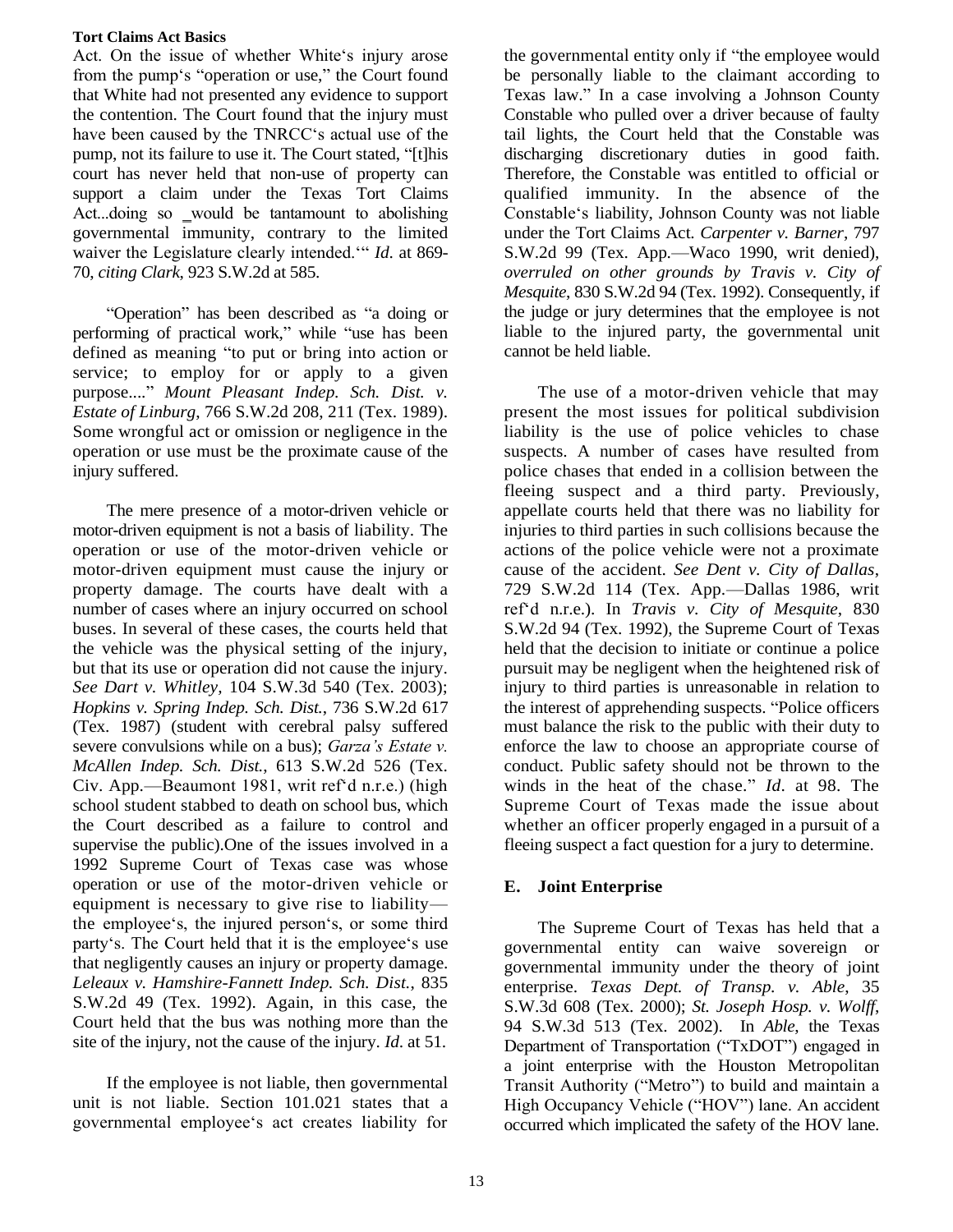The Supreme Court of Texas held that TxDOT waived immunity under Section 101.021 of the Tort Claims Act because Metro, as its agent, would have been liable as a private person for its negligence in the construction and maintenance of the HOV lane. To be engaged in a joint enterprise, the governmental entity must meet these four requirements: (1) an agreement, express or implied, among the members of the group; (2) a common purpose to be carried out by the group; (3) a community of pecuniary interest in that purpose, among the members; and (4) an equal right to a voice in the direction of the enterprise, which gives an equal right to control. In *Able*, the Court held that if a governmental entity that would otherwise be immune engaged in a joint enterprise whereby the other party was an agent for the governmental entity, the governmental entity would be liable for the agent's negligence as if it were a private person. *Id*. at 613. Therefore, the governmental entity has waived its immunity and is liable if a plaintiff pleads a cause of action under the Tort Claims Act. *Id*.

# <span id="page-17-0"></span>**IV.**

## **EXEMPTIONS AND EXCEPTIONS FROM THE WAIVER OF IMMUNITY**

# <span id="page-17-1"></span>**A. Exceptions to Waiver of Immunity**

Although the Tort Claims Act waives sovereign or governmental immunity in certain circumstances, the Act also specifically sets out areas where sovereign immunity is NOT waived. The Act does not apply to:

- Claims against a school district or a junior college district, except as to the operation of motor vehicles. TEX. CIV. PRAC. & REM. CODE § 101.051. Any act or omission of the legislature or a member of the legislature acting in his official capacity or to the legislative functions of a governmental unit. *Id.* § 101.052.
- Any act or omission of a court or any member of the court acting his official capacity or to a judicial function of a governmental unit. § 101.053(a).
- Any act or omission of an employee in the execution of a lawful order of any court.  $§$  101.053(b).
- Activities of the state military forces when on active duty under the lawful orders of competent authority. § 101.054.
- In connection with the assessment or collection of taxes by a governmental unit. § 101.055(1).
- The action of an employee while responding to an emergency call or reacting to an emergency situation if the action is in compliance with the laws and ordinances applicable to emergency action, or in the absence of such a law or ordinance, if the action is not taken with conscious indifference or reckless disregard for the safety of others. § 101.055(2).
- The failure to provide or the method of providing police or fire protection.  $§$  101.055(3).
- The failure of a governmental unit to perform an act that the unit is not required by law to perform. § 101.056(1).
- A governmental unit's decision not to perform an act or on its failure to make a decision on the performance or nonperformance of an act, if the law leaves the performance or nonperformance of the act to the discretion of the governmental unit.  $§$  101.056 (2).
- An injury or death connected with any act or omission arising out of civil disobedience, riot, insurrection, or rebellion. § 101.057(1).
- Assault, battery, false imprisonment, or any other intentional tort, including a tort involving disciplinary action by school authorities. § 101.057(2).
- The theory of attractive nuisance.  $§$  101.059.
- The failure of a governmental unit initially to place a traffic or road sign, signal, or warning device, if the failure is a result of discretionary action of the governmental unit. § 101.060(1).
- The absence, condition, or malfunction of a traffic or road sign, signal, or warning device, unless the absence, condition, or malfunction is not corrected by the responsible governmental unit within a reasonable time after notice. § 101.060(2).
- The removal or destruction of a traffic or road sign, signal, or warning device by a third person, unless the governmental unit fails to correct the removal or destruction within a reasonable time after actual notice. §101.060(3).
- An act or omission that occurred before January 1, 1970. §101.061.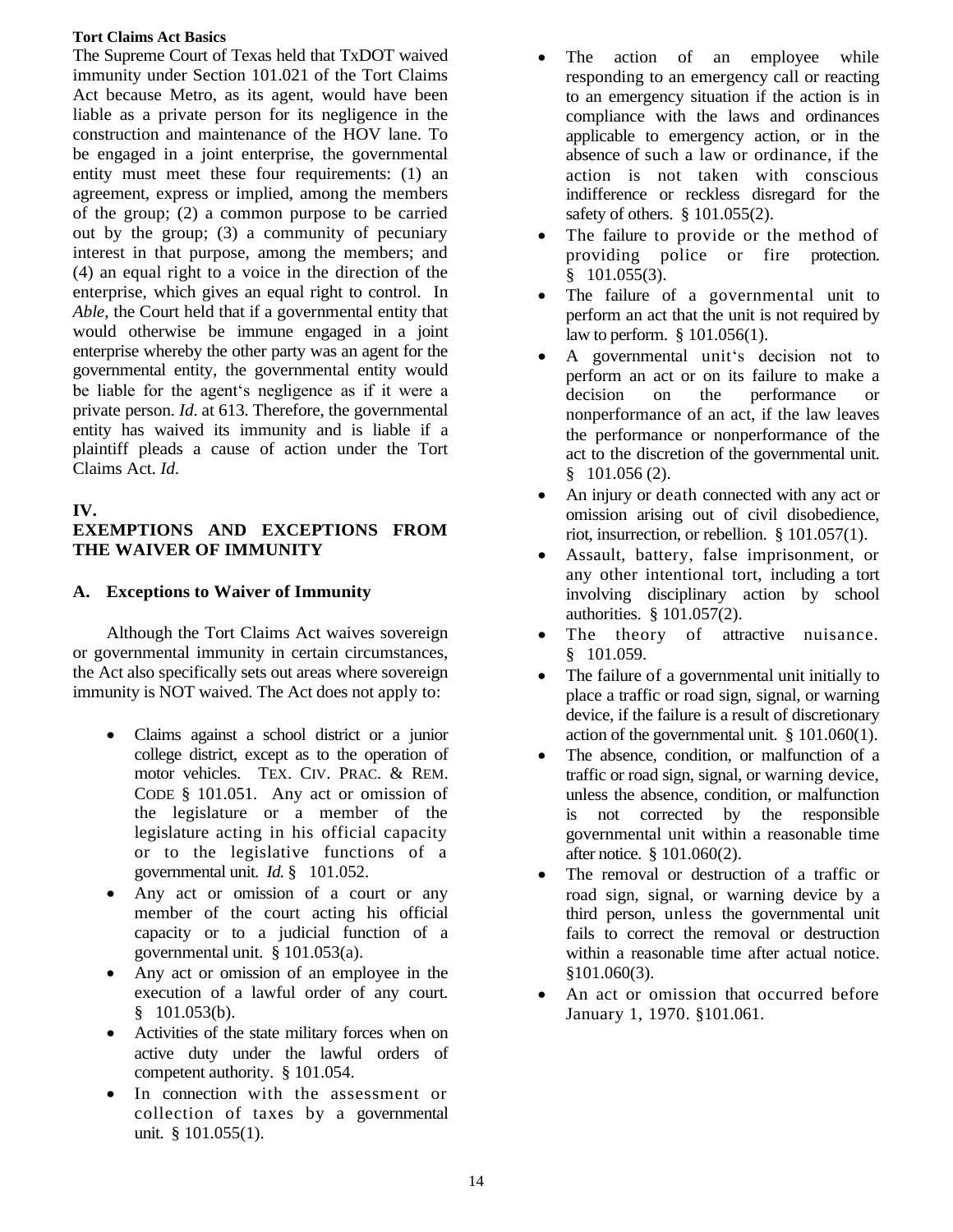# <span id="page-18-1"></span><span id="page-18-0"></span>**1. Discretionary Acts. Texas Civil Practices & Remedies Code § 101.056**

The courts have stated that the discretionary decisions, or policy decisions, of a governmental entity are not to be second-guessed by the courts. The discretionary function exception is limited to the exercise of governmental discretion and does not apply to the exercise of non-governmental discretion such as professional or occupational discretion. *Christilles v. Southwest Texas State Univ.*, 639 S.W.2d 38, 42 (Tex. App.—Austin 1982, writ ref'd n.r.e.), *overruled on other grounds by Texas A&M Univ. v. Bishop*, 156 S.W.3d 580 (Tex. 2005). A court reviewing a claim of immunity for discretionary acts should determine whether imposing liability will cause the court to substitute its judgment for that of the government. *Eakle*, 815 S.W.2d at 874. Some decisions have characterized the analysis as an issue of separation of powers, with the judiciary not second-guessing an executive or legislative decision. The question of whether a city's actions fall within its discretionary power is probably a question of law for the courts.

Once a city makes a discretionary decision, negligence in the implementation of the decision can give rise to liability. In other words, the decision on whether to repair a bridge may be discretionary, i.e. a budgetary issue for the governmental unit; however, once the city makes the decision to repair the bridge, it must not be negligent in how it does the repairs.

# <span id="page-18-2"></span>**2. Method for Providing Police/Fire Protection—Texas Civil Practices & Remedies Code § 101.055(3)**

The courts have construed this exception to liability as not applying broadly to any act or omission that occurs while an officer is providing police protection. The Texas Supreme Court held that the "method" of providing police or fire protection refers to the governmental decisions as to how to provide police or fire protection. *State of Texas v. Terrell*, 588 S.W.2d 784 (Tex. 1979); *Stephen F. Austin State Univ. v. Flynn*, 228 S.W.3d 653 (Tex. 2007). While the Court held that a governmental unit may be immune from liability for policy formulation, it may be liable for policy implementation. As so construed, this exception is very similar to the §101.056 exception.

# <span id="page-18-3"></span>**3. Intentional Tort—Texas Civil Practices & Remedies Code § 101.057**

A governmental entity retains immunity if the complained of act was intentional instead of negligent. *Id.* § 101.057. In *City of Watauga v. Gordon*, 2014 WL 2535995, 13-0012 (Tex. June 6, 2014), Gordon sued the city when his wrists were injured due to the officers' use of handcuffs. The city argued that the injury was not from the negligent use of property which would waive its immunity, but allegedly were caused by the intentional use of personal property and was therefore a case of battery for which the city's immunity was not waived. Gordon argued that he either: (1) consented to being handcuffed; or that (2) it was negligence because the officer did not intend to injure him. The Supreme Court dismissed both arguments. No one really consents to being handcuffed and the physical contact was intended even if the injury was not. Because the plaintiff alleged excessive force, a claim that a battery occurred, the act was intentional and the city was held not to be liable. The Court dismissed the case against the city. The Supreme Court of Texas has also construed the phrase "arising from" in Section 101.057 to mean that the intentional tort must have been committed by the governmental employee or agent before the governmental unit may claim this exception from liability. *Delaney v. Univ. of Houston*, 835 S.W.2d 56 (Tex. 1992).

# <span id="page-18-4"></span>**4. Traffic Signs, Signals, and Warning Devices— Texas Civil Practices & Remedies Code § 101.060**

It is a discretionary decision, and is protected by governmental immunity, for a governmental entity to erect a traffic sign, signal, or warning device. Decisions involving design and placement usually involve the exercise of discretion. With regard to the actual erection of the sign or signal, which must generally comply with the Manual of Uniform Traffic Control Devices, there may be liability. *City of Fort Worth*, 51 S.W.3d 436 (Tex. App.—Fort Worth 2001, no pet.), *overruled on other grounds by City of Grapevine v. Sipes*, 195 S.W.3d 689 (Tex. 2006); *Villarreal v. State*, 819 S.W.2d 419 (Tex. App.—Dallas 1991, writ denied).

With regard to the removal or destruction of a traffic sign, signal, or warning device by a third person, the governmental unit is liable only if it fails to correct the situation within a reasonable time after actual notice. At least one appellate court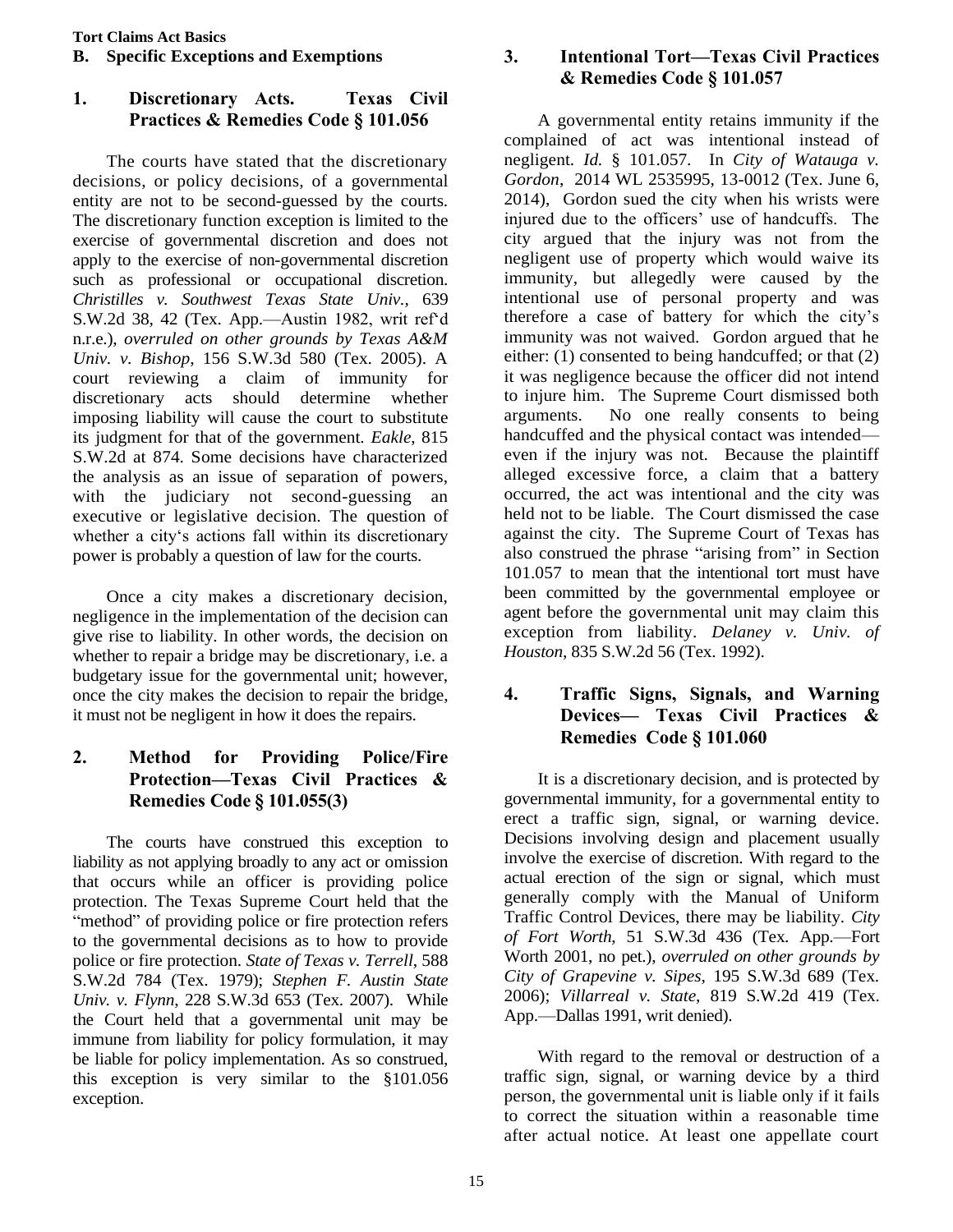defined "actual notice" as "information...actually communicated to or obtained by a city employee responsible for acting on the information." *City of*  Dallas *v. Donovan*, 768 S.W.2d 905 (Tex. App.— Dallas 1989, no writ). In *Donovan*, it was shown that police officers and sanitation workers had passed through an intersection where the plaintiff sustained injuries when other witnesses testified that the stop sign was down. As persons responsible for acting on the information that the stop sign was missing were in a position to obtain that information, the Court concluded that there was sufficient evidence to hold that the city had actual notice.

The Supreme Court of Texas held that the State's failure to stop the repeated removal of traffic signs by vandals did not waive the State's immunity. The Court stated that the Tort Claims Act created a duty for the State to correct a traffic sign's removal or destruction by a third person upon receiving actual notice; however, the Department of Transportation's alleged failure to make certain discretionary decisions affecting a stop sign's susceptibility to repeated vandalism was not a failure to correct the sign's "condition." *State ex rel. State Dept. of Highways and Public Transp. v. Gonzalez*, 82 S.W.3d 322 (Tex. 2002).

Finally, a governmental unit will be given a reasonable time to replace a missing sign or repair a malfunctioning one only if the malfunction or absence was the result of a component failure, act of God, or act of a third party. *Texas Dept. of Transp. v. Ramming*, 861 S.W.2d 460, 465 (Tex. App.— Houston [14th Dist.] 1993, writ denied). The Court in *Ramming* held that a governmental unit could be held strictly liable for injuries and deaths if the absence or malfunction of the traffic control device was caused by one of its employees. *Id*.

# <span id="page-19-0"></span>**C. Plea to the Jurisdiction**

A plaintiff must plead an exception to sovereign or governmental immunity to be successful in a suit against a governmental entity under the Tort Claims Act. If a plaintiff does not plead a cause of action within the express terms of the Tort Claims Act, or another statutory waiver of immunity, the trial court lacks subject matter jurisdiction. *Harris County v. Sykes*, 136 S.W.3d 635, 638 (Tex. 2004). Governmental entities can use this to their advantage when sued by filing a plea to the jurisdiction, challenging the trial court's subject matter jurisdiction. A plea to the jurisdiction challenges a trial court's jurisdiction by attacking the sufficiency of the

plaintiff's pleadings. A plaintiff must plead a cause of action within the Act's express terms of the Tort Claims Act or other statutory waiver of immunity. *City of El Paso v. W.E.B. Investments*, 950 S.W.2d 166, 169 (Tex. App.—El Paso 1997, pet. denied). When a plaintiff's petition lacks the proper language to show that the governmental entity has waived immunity, a plea to the jurisdiction is proper. *Texas Dept. of Transp. v. Jones*, 8 S.W.3d 636, 638 (Tex. 1999). Specifically, if a plaintiff fails to plead a cause of action that falls under Section 101.021 of the Tort Claims Act, and the pleadings affirmatively negate the existence of jurisdiction, the defendant's plea to the jurisdiction should be granted without the opportunity for the plaintiff to amend. *Texas Dept. of Parks and Wildlife v. Miranda*, 133 S.W.3d 217, 227 (Tex. 2004). If the failure to plead a cause of action that waives sovereign or governmental immunity under the Tort Claims Act can be cured, the plaintiff must be given the opportunity to amend. *County of Cameron v. Brown*, 80 S.W.3d 549, 555 (Tex. 2002). Used effectively, a plea to the jurisdiction will prompt the trial court to dismiss with prejudice a claim based on sovereign immunity. *Sykes*, 136 S.W.3d at 639; *Speer v. Stover*, 685 S.W.2d 22, 23 (Tex. 1985).

The trial court's denial of a plea to the Jurisdiction is immediately appealable under Texas Civil Practices & Remedies Code Section  $51.014(a)(8)$ . Further, if the plea to the jurisdiction is filed and requested for submission or hearing not later than the later of the 180th day after the date a defendant filed an original answer or other first responsive pleading raising immunity. TEX. CIV. PRAC. & REM. CODE  $\S$  51.014(c). The perfection of an interlocutory appeal from a trial court order denying the plea to the jurisdiction stays all proceedings in the trial court, including trial on the merits and discovery, pending resolution of the appeal. TEX. CIV. PRAC. & REM. CODE § 51.014(b). *In re Hudak*, 267 S.W 3d 569 (Tex. App. 2008).

# <span id="page-19-1"></span>**V. INDIVIDUAL IMMUNITY FROM LIABILITY**

In general, an employee can be held liable for his or her own wrongful acts or omissions. In claims involving negligence, the employer may also be liable of the acts of its employees under the doctrine of *respondeat superior* (the master is responsible for the servant). *Respondeat superior* is a sword to be used by the plaintiff to recover from the employer, not a shield from personal liability for the employee. A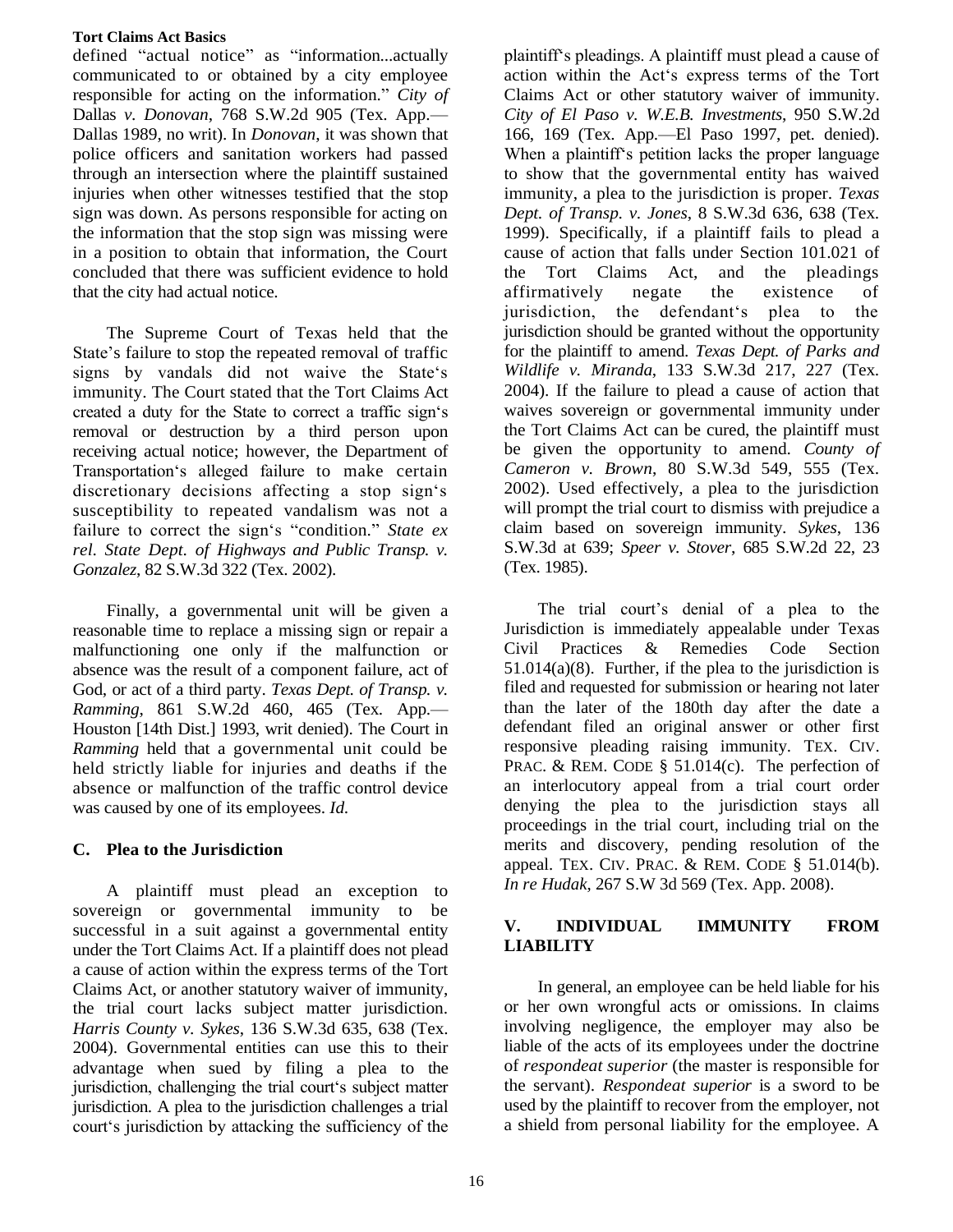governmental employee has special defenses to civil liability. One is known as official immunity. The other is Section 101.106 of the Texas Tort Claims Act. Official immunity for an employee sued personally is a distinct from that of the defense of sovereign available to the governmental entity. *Id.*  $§$  101.026. Section 101.026 provides that the passage of the Tort Claims Act does not abrogate the individual's common law defense of official immunity.

Texas has adopted a three-part test to guide courts in the application of qualified or official immunity. The elements that must be shown in asserting the defense are:

(1) the governmental actor was performing a discretionary act;

(2) the act was performed in good faith; and

(3) it was within the scope of his official authority.

*City of Lancaster v. Chambers*, 883 S.W.2d 650, 653 (Tex. 1994). This defense of official immunity protects government officers and employee from personal liability because of their good faith performance of discretionary duties while in the scope of their authority. *Kassen*, 887 S.W.2d at 8. A plaintiff can attack any of these elements, and if successful, defeats a defendant's individual immunity.

To qualify for official immunity, a defendant must show that the act complained of was discretionary. A discretionary act is one that "involves personal deliberation, decision and judgment...." *Chambers*, 883 S.W.2d at 654.

However, "...government-employed medical personnel are not immune from tort liability if the character of the discretion they exercise is medical and not governmental." *Kassen*, 887 S.W.2d at 11. To help decide whether an act includes governmental or medical discretion, the Supreme Court of Texas has held that one must focus on the facts of the particular case and the policies promoted by official immunity. *Id*. at 12. If a doctor or nurse was influenced by governmental concerns or factors, policy considerations may warrant official immunity. *Id*. But, if no governmental factors affected the doctor's or nurse's discretion, official immunity may be improper.

An act is not discretionary, but is rather ministerial, if it is so precisely defined by law that there is no element of judgment or discretion left to the employee. *Id*. Official immunity does not extend to ministerial acts. For ministerial acts, the governmental employee is liable for his tortious conduct to the same extent as a person who holds no governmental position. Ministerial actions are those that require obedience to orders, or the performance of a duty to which the actor is left no choice. A clerk's duties are usually held to ministerial; therefore, the clerk is liable for his tortious conduct. Finally, the official must have acted in "good faith". The good faith test is objective. The official meets the "good faith" requirement if a reasonable and prudent official, under the same circumstances, could have believed that his or her conduct was justified based on the information they possessed when the conduct occurred. *Chambers at*  556. As with governmental immunity, the burden is upon the official to plead and prove this defense. This plea of immunity for the individual should be clearly and separately made from any plea of immunity by the governmental unit, if it is a party in the same lawsuit.

*Alexander v. Walker*, a recent case from the Supreme Court of Texas discusses how Section 101.106 works in relation to suits against individual employees versus those against a governmental entity. *Alexander v. Walker*, No. 11-0606 (Tex. June 6, 2014). Section 101.106 provides that the filing of suit under the Tort Claims Act (Chapter 101) against a governmental unit constitutes an irrevocable election by the plaintiff and forever bars any suit or recovery by the plaintiff against any employee of the governmental unit regarding the same subject matter in the employee's individual capacity. TEX. CIV. PRAC. & REM. CODE 101.106 (a); *Alexander v. Walker*, No. 11-0606 (Tex. June 6, 2014) (per curiam); *Tex. Adjutant Gen. Office v. Ngakoue (TAGO)*, 408 S.W.3d 350 (Tex. 2013). To determine whether the proper party is the employee or the employer (the governmental entity) it must be determined whether the employee was "within the general scope of that employee's employment and if it could have been brought under this chapter against the governmental unit . . ." TEX. CIV. PRAC. & REM. CODE § 101.106(f). If such is the case, then it does not really matter when the employee or the employer is sued, the suit is truly against the governmental entity, not the employee. The suit is considered one against the employee in his or her "official capacity". *Id.* § 101.106(f); *TAGO*, 408 S.W.3d at 357; *Franka v. Velasquez*, 332 S.W.3d 367, 382-83 (Tex. 2011). However, if it is the employee who is sued in his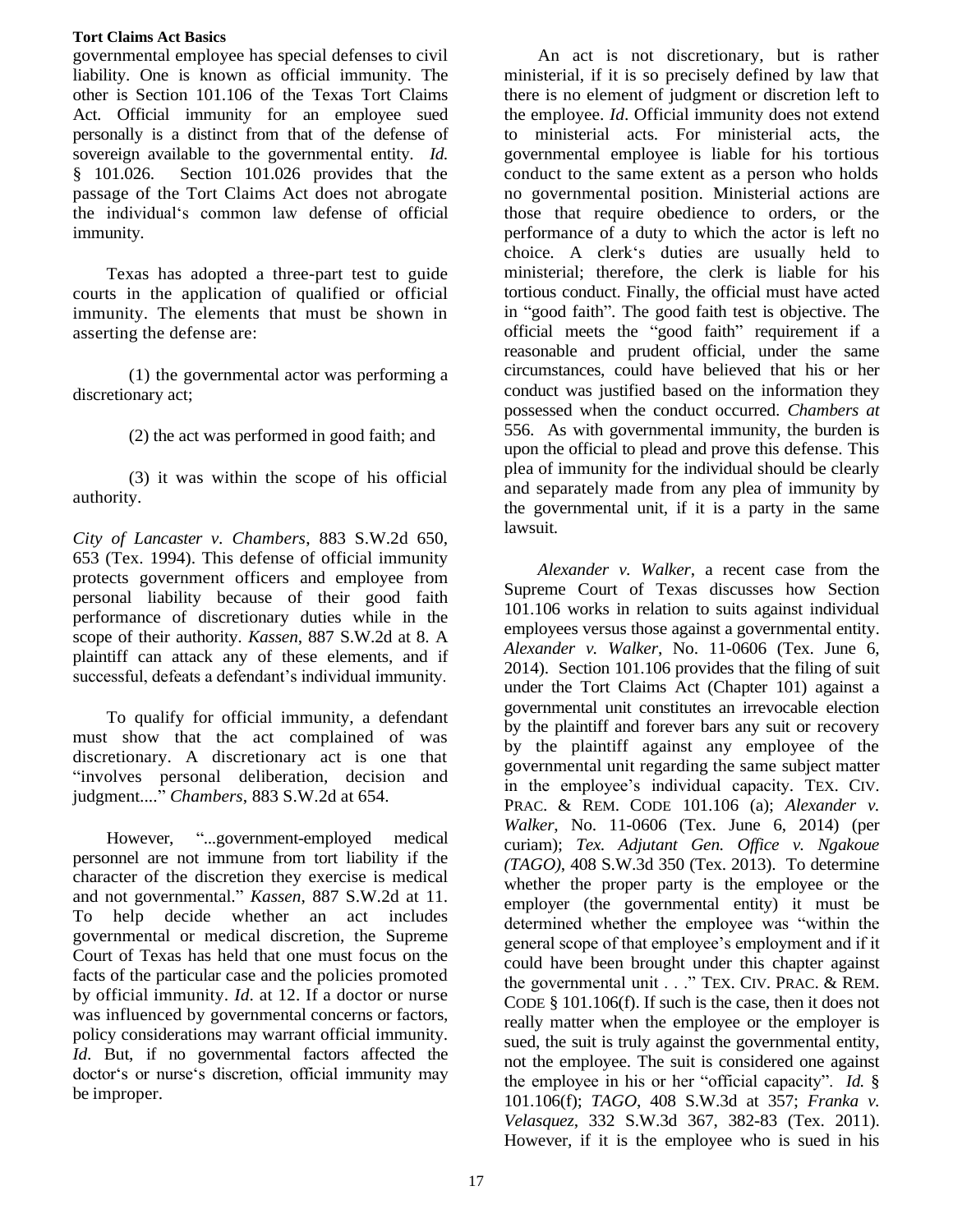official capacity, then the plaintiff must amend his pleadings to name the governmental entity as a party or risk dismissal. *TAGO*, 408 S.W.3d at 359. The one instance where a suit against a government employee in his official capacity is *not* a suit against the governmental entity is if the governmental employee is accused of action outside his scope of authority or taking an "*ultra vires*" action. *Franka*, 332 S.W.3d at 382.

To determine whether a suit is in an employee's individual or official capacity, a court looks at whether the employee was within their scope of employment when the damages occurred. *Id.*  $§$  101.106. Section 101.101(5) defines "scope of employment" as:

means the performance for a governmental unit of the duties of an employee's office or employment and includes being in or about the performance of a task lawfully assigned to an employee by competent authority.

In *Alexander v. Walker*, the Supreme Court of Texas held that the claims were in the employee's official capacity, and within the scope of their employment, because the same claims were brought against the county in federal court. Generally, an individual is within the "scope of employment" if they are performing duties normally assigned to them, even if they make mistakes when performing those duties. *See Lopez v. Serna*, 414 S.W.3d 890 (Tex. App.—San Antonio 2013; *Ballantyne v. Champion Builders, Inc.*, 144 S.W.3d 417, 424 (Tex. 2004). One court has held that the intoxication of an employee when an injury is caused could waive the immunity of the employee and, in essence, allow a suit against the employee in his or her individual capacity. *Molina v. Alvarado*, No. 08-13-00157-CV, 2014 WL 1632991\*7 (Tex. App.—El Paso Apr. 23, 2014).

The Supreme Court of Texas, in *Franka*, ruled that an employee sued individually may file a motion to be dismissed when damages are sought against them based on any common law cause of action. They merely need to show that they are sued for acts performed within the course and scope of their employment. They may do so regardless of whether or not the governmental entity will ultimately be immune based on its defense of sovereign immunity. *Franka v. Velasquez*, 332 S.W.3d 367 (Tex. 2011).

Section 101.106 does not bar an action against an employee of an independent contractor of a governmental unit. *Castro v. Cammerino*, 186

S.W.3d 671, 678 (Tex. App.—Dallas 2006, no pet.). Even though the Texas Transportation Code treats an independent contractor of a governmental unit and the governmental unit the same regarding liability and damage caps under the Tort Claims Act, it does not extend this treatment to the independent contractor's employees. *Id*. TEX. TRANSP. CODE §A452.056(d). In *Cammerino*, the Court held that a driver for Dallas Area Rapid Transit ("DART"), who was actually an employee of First Transit, Inc., an independent contractor of DART, was not entitled to have the action against him barred by Section 101.106 of the Tort Claims Act. *Id*. at 680.

# <span id="page-21-0"></span>**VI. DAMAGES**

## <span id="page-21-1"></span>**A. Statutory Limits**

Section 101.023 of the Tort Claims Act sets maximum damage limits on liability for actions brought under the Act, i.e. for actions against a governmental entity involving governmental functions to the extent that sovereign immunity has been waived. These liability caps apply to the total for monetary damages and prejudgment interest. The limits are:

- For **state government**, liability is limited to money damages in a maximum amount of \$250,000 for each person, \$500,000 for each single occurrence for bodily injury or death, and \$100,000 for each single occurrence for injury to or destruction of property.
- For a **unit of local government, except municipalities**, liability is limited to money damages in the maximum amount of \$100,000 for each person, \$300,000 for each single occurrence for bodily injury or death, and \$100,000 for each single occurrence for injury to or destruction of property.
- For **municipalities**, liability is limited to money damages in a maximum amount of \$250,000 for each person, \$500,000 for each single occurrence for bodily injury or death, and \$100,000 for each single occurrence for injury to or destruction of property.

TEX. CIV. PRAC. & REM. CODE § 101.023. In Section 101.024, the Act specifically provides that no exemplary or punitive damages are recoverable against the State of Texas or any of its political subdivisions, including local governments and municipalities.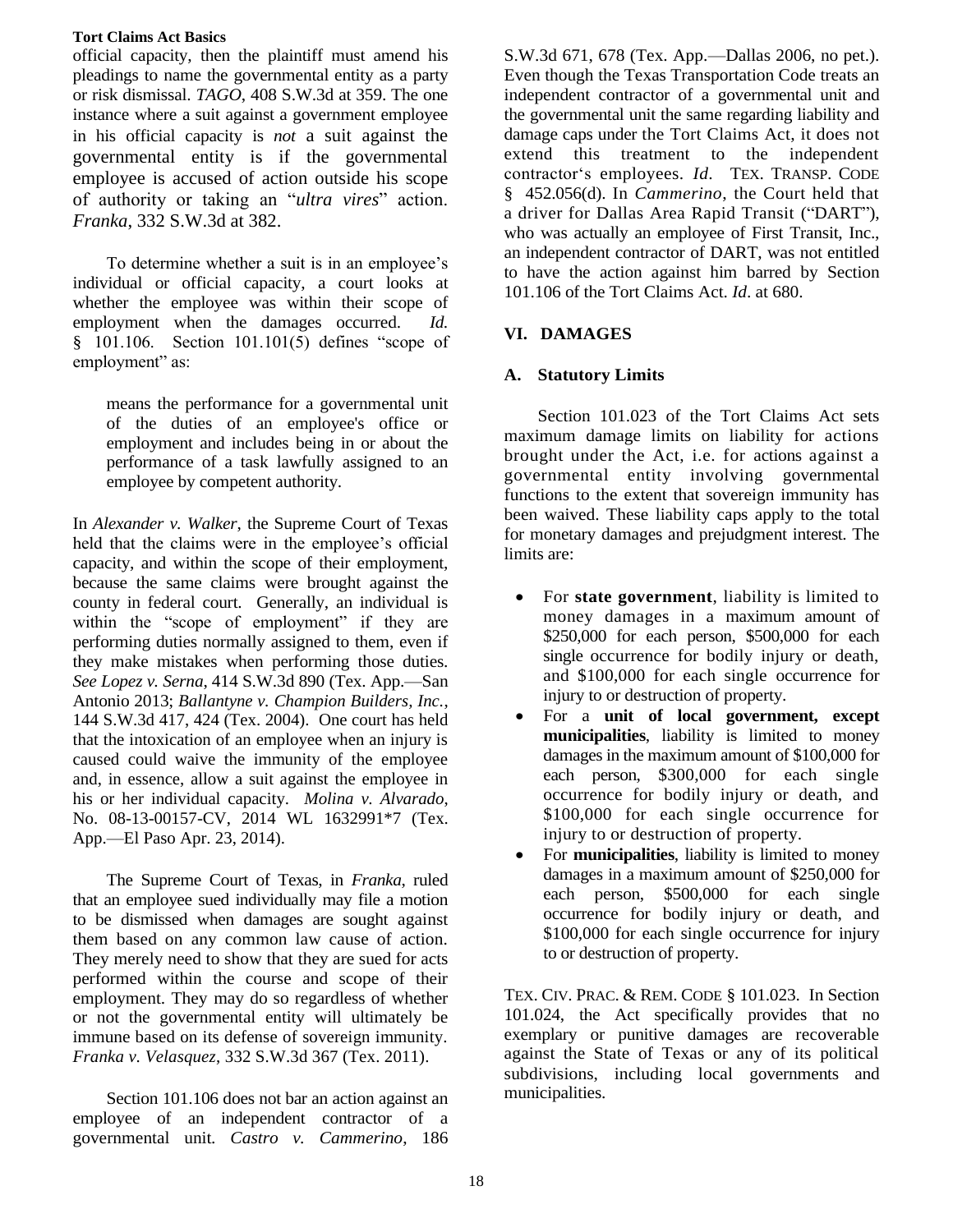The Tort Claims Act also contains provisions concerning settlement (§101.105), the payment and collection of a judgment  $(\S101.107)$ , the levy of an ad valorem tax for the payment of a judgment (§101.108), and the payment of claims against certain universities (§101.109).

Finally, Chapter 108 of the Texas Civil Practices and Remedies Code caps the personal liability for a public servant at \$100,000 for damages arising from personal injury, death, or deprivation of a right, privilege, or immunity if the damages are the result of an act or omission by the public servant in the course and scope of the public servant's office, employment, or contractual performance for or service on behalf of a governmental unit. Property damages are similarly capped at \$100,000 for public servants. As long as the public servant is within the course and scope of the public servant's duties, damages are limited to \$100,000. This limit applies regardless of whether the duty is discretionary or ministerial.

## <span id="page-22-0"></span>**B. Damages**

Actual, or compensatory, damages for injuries or damages suffered by a living person may include:

(1) Past reasonable and necessary medical expenses;

(2) Future probably reasonable and necessary medical expenses;

- (3) Past lost earnings;
- (4) Future probable lost earnings;

(5) Past physical pain and suffering and mental anguish;

(6) Future probable physical pain and suffering and mental anguish;

- (7) Past property damages and losses;
- (8) Pre-judgment interest;
- (9) Post-judgment interest; and
- $(10)$  Court costs.

*See* TEX. CIV. PRAC. & REM. CODE Ch. 41.

A parent, spouse, child, brother, or sister can recover damages for his or her mental anguish over the physical injury of a counterpart relative, if he or she has a contemporaneous sensory perception of the injury to the other and is thereby caused mental anguish. *See Reagan v. Vaughn*, 804 S.W.2d 463 (Tex. 1990)*.* A spouse can recover for loss of consortium to a negligently or intentionally injured spouse. In wrongful death cases, the estate of the

deceased can recover the above-specified damages suffered by the victim before death. Under Chapter 71 of the Texas Civil Practices and Remedies Code, if an injured individual would have been entitled to bring an action for an injury if he had lived, the persons listed in such statute may bring an action to recover damages. Persons entitled to bring an action under the wrongful death statute are the surviving spouse, children, and parents of a deceased person. If none of those persons brings an action within three calendar months of the decedent's death, the executor or administrator of the decedent's estate may bring the action unless requested not to do so by all of the persons entitled to bring the action. The statutory survivors can recover not only for provable economic loss, but also for their own grief, shock, worry, other mental anguish, and loss of love, guidance, and support caused by the death.

## <span id="page-22-1"></span>**VII. MISCELLANEOUS MATTERS**

## <span id="page-22-2"></span>**A. Notice of Claim**

Section 101.101 of the Tort Claims Act provides that a governmental unit is entitled to receive notice of a claim against it not later than six months after the day that the incident giving rise to the claim occurred. The notice of claim requirement applies only to claims under the Texas Tort Claims Act. The requirement has no application to claims brought under the Federal Civil Rights Act. The notice must reasonably describe the damage or injury claimed, the time and place of the incident, and the incident itself. *Cathay v. Booth*, 900 S.W.2d 339, 340 (Tex. 1995) (per curiam). The purpose of the notice requirement is to give governmental entities sufficient time to gather information, settle claims, and prepare for trial. *Tex. Dep't Crim. Justice v. Simons*, 140 S.W.3d 344 (Tex. 2004).

In *Univ. of Texas Southwestern Med. Ctr. at Dallas v. Loutzenhiser*, 140 S.W.3d 351 (Tex. 2004), the Supreme Court of Texas held that though this notice requirement is mandatory, and failure to give such notice will bar any action under the Act, it does not deprive the court of subject matter jurisdiction. The governmental unit must raise failure to give such notice as a defense. However, the 79th Legislature added a provision to Section 311.034 of the Texas Government Code to provide that "statutory prerequisites to a suit, including the provision of notice, are jurisdictional requirements in all suits against a governmental entity." This amendment reverses the effect of the *Loutzenhiser* case and allows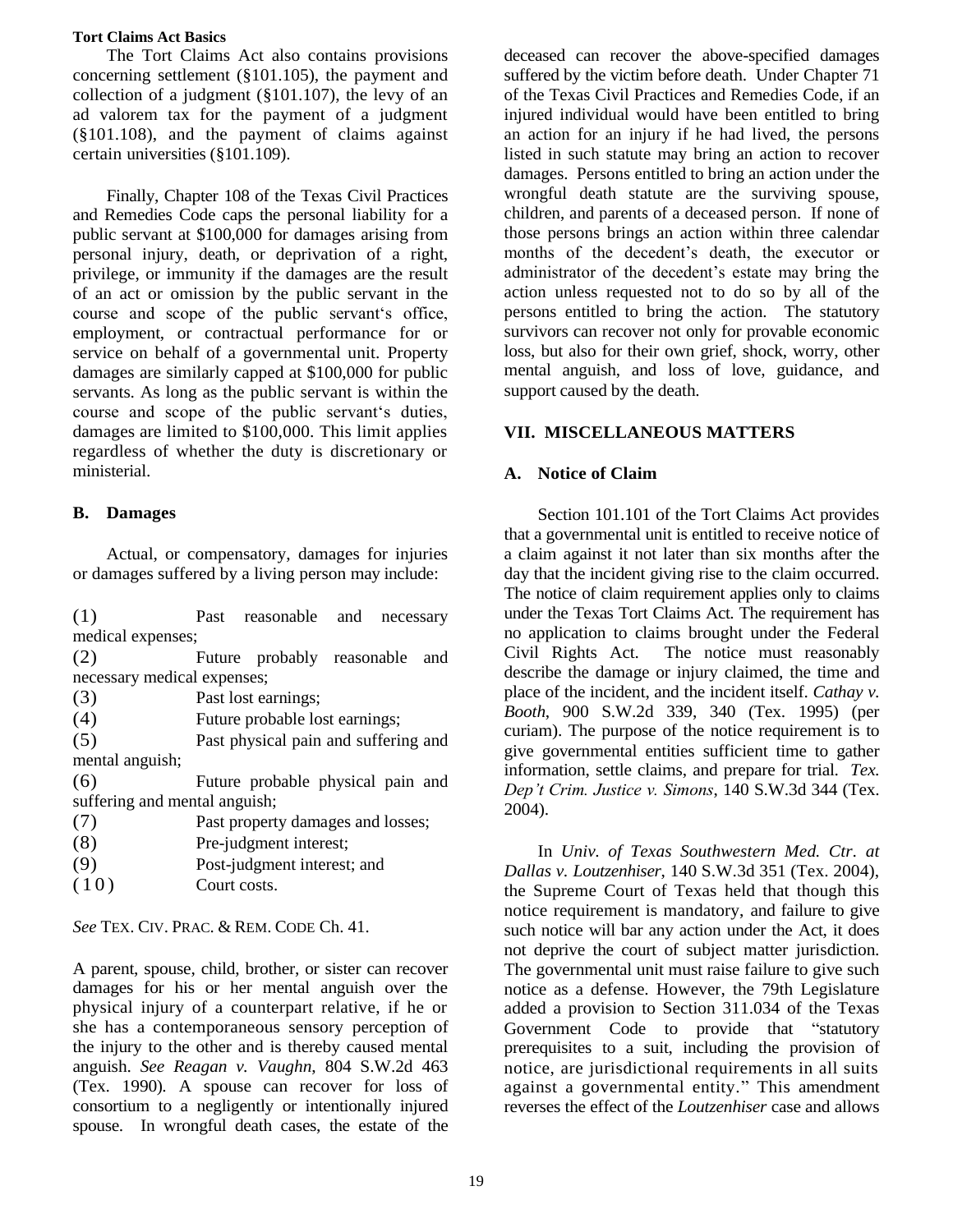the notice requirement to be raised by a plea to the jurisdiction.

Section 101.101 also ratified and approved city charter provisions or ordinances requiring that notice be given to a city. However, notice of claim provisions requiring that notice be given within sixty or ninety days have been declared a violation of the "open courts" provision of Article I, Section 13 of the Texas Constitution. *See Fitts v. City of Beaumont*, 688 S.W.2d 182, 184-85 (Tex. App.—Beaumont 1985, writ ref'd n.r.e.) for a discussion of 60-day notice; *See Schauteet v. City of San Antonio*, 702 S.W.2d 680, 682-83 (Tex. App.—San Antonio 1985, writ ref'd n.r.e.) for a discussion of 90-day notice. Given the language of these decisions, it is probable that any notice of claim provision that is less than six months (the time Section 101.101 specifically sets forth) may be similarly invalidated by a reviewing court.

Regardless of the notice of claim requirements, Section 101.101 states that if the governmental unit has actual notice of the incident in question, a notice of claim is not required. Actual notice must consist of substantially the same information as set forth in Section 101.101. Actual notice to a governmental unit requires knowledge of: (1) death, injury, or property damage; (2) the governmental unit's alleged fault producing or contributing to the death, injury, or property damage; and (3) the identity of the parties involved. *Tex. Dept. of Criminal Justice v. Simons*, 140 S.W.3d 338 (Tex. 2004); *Cathey v. Booth*, 900 S.W.2d 339 (Tex. 1995). What is intended by the second requirement is that the governmental unit must have knowledge that amounts to the same notice to which it is entitled under the Tort Claims Act. That includes subjective awareness of its fault, as ultimately alleged by the claimant, and producing or contributing to a claimed injury. *See Simons*, 140 S.W.3d 338. It is not enough that a governmental unit should have investigated an incident as a prudent person would have, or that it did investigate, perhaps as part of routine safety procedures, or that it should have known from the investigation it conducted that it might have been at fault. If a governmental unit is not subjectively aware of its fault, it does not have the same incentive to gather information that the statute is designed to provide, even when it would not be unreasonable to believe that the governmental unit was at fault.

Further, the six month notice period is not tolled because a person is a minor. Minors are required to give the same six month notice as adults. *Martinez v.* 

*Val Verde County Hosp. Dist.*, 140 S.W.3d 370 (Tex. 2004). In an appellate court decision prior to *Martinez*, the Court held that the discovery rule does not apply to the notice provisions of the Tort Claims Act. *Univ. of Tex. Med. Branch at Galveston v. Greenhouse*, 889 S.W.2d 427 (Tex. App.—Houston [1st Dist.] 1994, writ denied). It does not matter that the party is incapable of knowing or discovering the injury, the Tort Claims Act does not provide for such a tolling of the notice provision. Moreover, the refusal to apply the discovery rule does not violate the "open courts" provision in the Texas Constitution. The Court in *Greenhouse* stated that the "open courts" provision applies only to common law actions, whereas a suit under the Tort Claims Act is statutory in nature. Furthermore, the court in *Dinh v. Harris County Hosp. Dist.*, 896 S.W.2d 248 (Tex. App.— Houston [1st Dist.] 1995, writ dism'd w.o.j.), states that the application of the notice of a claim requirement to a person who is mentally incapacitated does not violate the "open courts" provision of the Texas Constitution.

### <span id="page-23-0"></span>**B. Payment of Award against Employee**

Chapter 102 of the Texas Civil Practices and Remedies Code provides that a local government, defined as a county, city, town, special purpose district, or any other political subdivision of the state, may pay actual damages awarded against an employee of the local government, if the damages result from the act or omission of the employee in the course and scope of his employment for the local government, and arise from a cause of action for negligence. The local government may also pay court costs and attorney's fees awarded against that employee. However, the local government may not pay damages awarded against an employee that arise from a cause of action for official misconduct or that arise from a cause of action involving a willful act or omission constituting gross negligence. TEX. CIV. PRAC. & REM. CODE § 102.002. A local government also may not pay damages awarded against an employee to the extent that the damages are recoverable against an insurance contract or a self-insurance plan authorized by statute. *Id.* Payments under Chapter 102 may not exceed \$100,000 to any one person or \$300,000 for any single occurrence in the case of personal injury or death, or \$100,000 for a single occurrence of property damage.

# <span id="page-23-1"></span>**C. Insurance**

Section 101.027 of the Tort Claims Act provides that each governmental unit may purchase insurance policies protecting the unit and its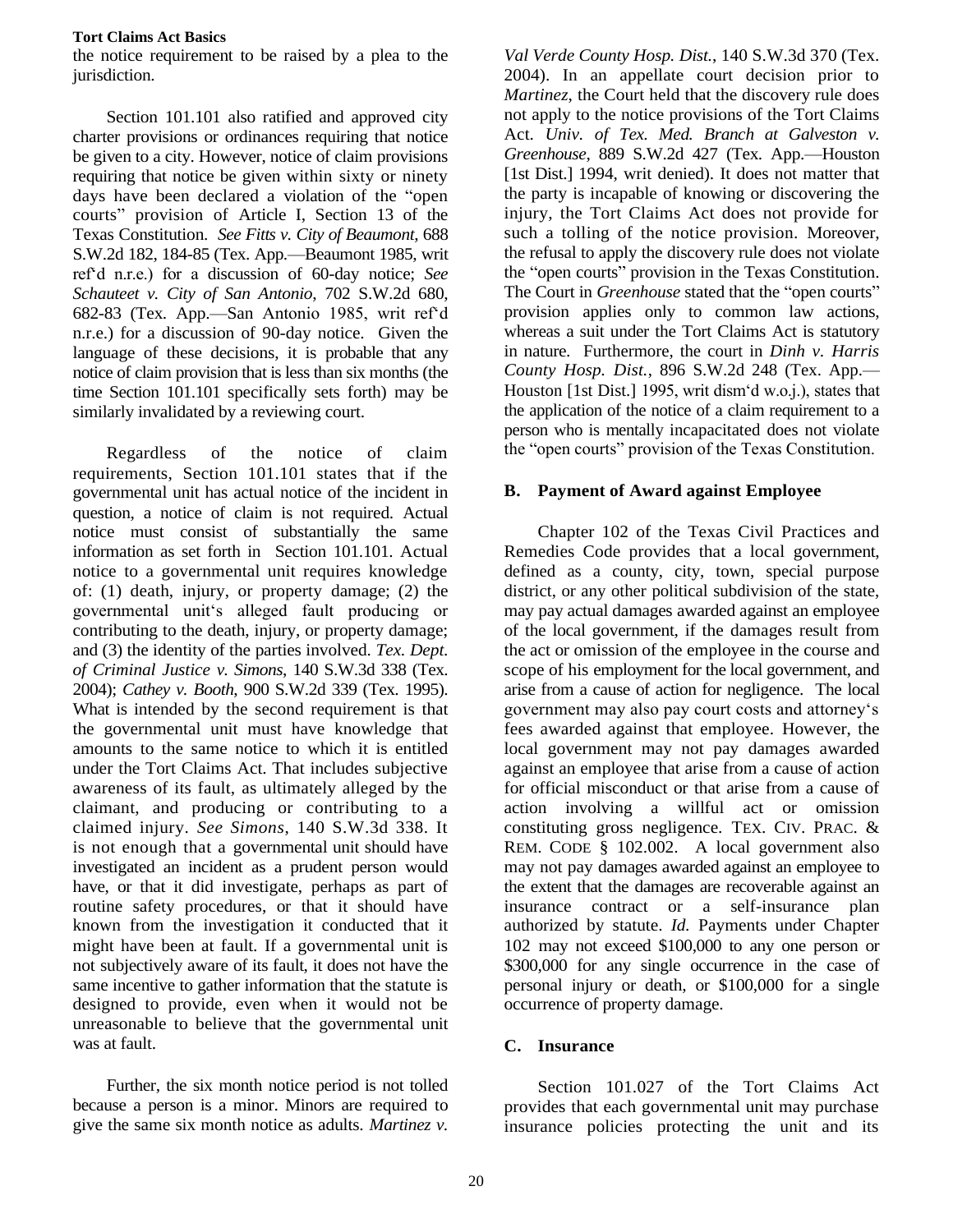employees against claims and may relinquish to the insurer to the right to investigate, defend, compromise, and settle any claim. The governmental unit may not require an employee to purchase liability insurance as a condition of employment if the governmental unit is insured by a liability insurance policy.

Section 101.104 of the Tort Claims Act states neither the existence, nor the amount of insurance held by a governmental unit is admissible in the trial of a lawsuit against the governmental unit. Furthermore, the existence and amount of insurance held by the governmental unit is not subject to discovery in a lawsuit against the unit. The Texas Supreme Court held that the statute prohibits discovery of insurance covering claims against a governmental unit and against its employees for which it can be directly or vicariously liable under the Tort Claims Act. *In re Sabine Valley Ctr.*, 986 S.W.2d 612 (Tex. 1999).

### <span id="page-24-0"></span>**D. Representation**

Section 101.103 of the Tort Claims Act provides that the Attorney General shall defend each action brought against a governmental unit that has authority and jurisdiction coextensive with the geographical limits of the state, and that he may be fully assisted by counsel provided by an insurance carrier. A governmental unit having an area of jurisdiction smaller than the entire state shall employ its own counsel according to the organic act under which the unit operates, unless the governmental unit has relinquished to an insurance carrier the right to defend it against the claim.

Chapter 102 provides that a local government may provide legal counsel to represent an individual for whom the local government may pay damages under circumstances authorize by Chapter 102. The counsel provided may be the governmental unit's regularly employed counsel, provided there is no potential conflict of interest between the unit and that individual. If a potential conflict exists, the unit may employ other legal counsel to defend the lawsuit. The legal counsel employed may settle the portion of a suit that may result in the payment of damages by the local government under Chapter 102.

Similar to Chapter 102 is Section 180.002 of the Texas Local Government Code. Section 180.002 provides that a municipality or special purpose district shall provide an employee who is a peace officer, fire fighter, or emergency medical services personnel with legal counsel, without cost to the employee, to defend the employee against a suit for damages by a party other than a governmental entity if: (1) the employee requests such legal counsel and (2) the suit involves an official act of the employee within the scope of the employee's authority. The term "peace officer" has been given the meaning specified under Article 2.12 of the Texas Code of Criminal Procedure. The requirement to provide legal counsel applies to actions under the Federal Civil Rights Act as well as actions under state law. The municipality or special purpose district may provide counsel already employed by it or may employ and pay private counsel to defend the employee against the claim. If the employee is not provided with an attorney, the employee may sue to recover reasonable attorney's fees incurred to defend the suit if the trier of fact finds that: (1) the fees were incurred in defending a suit for which the employee was entitled to representation and (2) the employee is without fault or that the employee acted with a reasonable good faith belief that his actions were proper.

Frequently, one attorney will be employed to represent both the governmental entity and the officer against whom a lawsuit is filed. While in many cases this representation presents no problem, because defenses available to the entity and the officer are not conflicting, the defenses can be significantly different, and an attorney representing both parties can find himself with an ethical conflict. A conflict exists if the representation of one party requires that he compromise the interests of the other party. If such a conflict arises, the attorney has an ethical obligation to advise his clients of the problem. It will then be necessary for separate counsel to be obtained for one or both of the parties. Depending on what stage of the lawsuit the conflict arises, the original attorney, if he has confidential knowledge of conflicting parties' positions, may have to withdraw from the case altogether, and the parties would need to acquire new attorneys.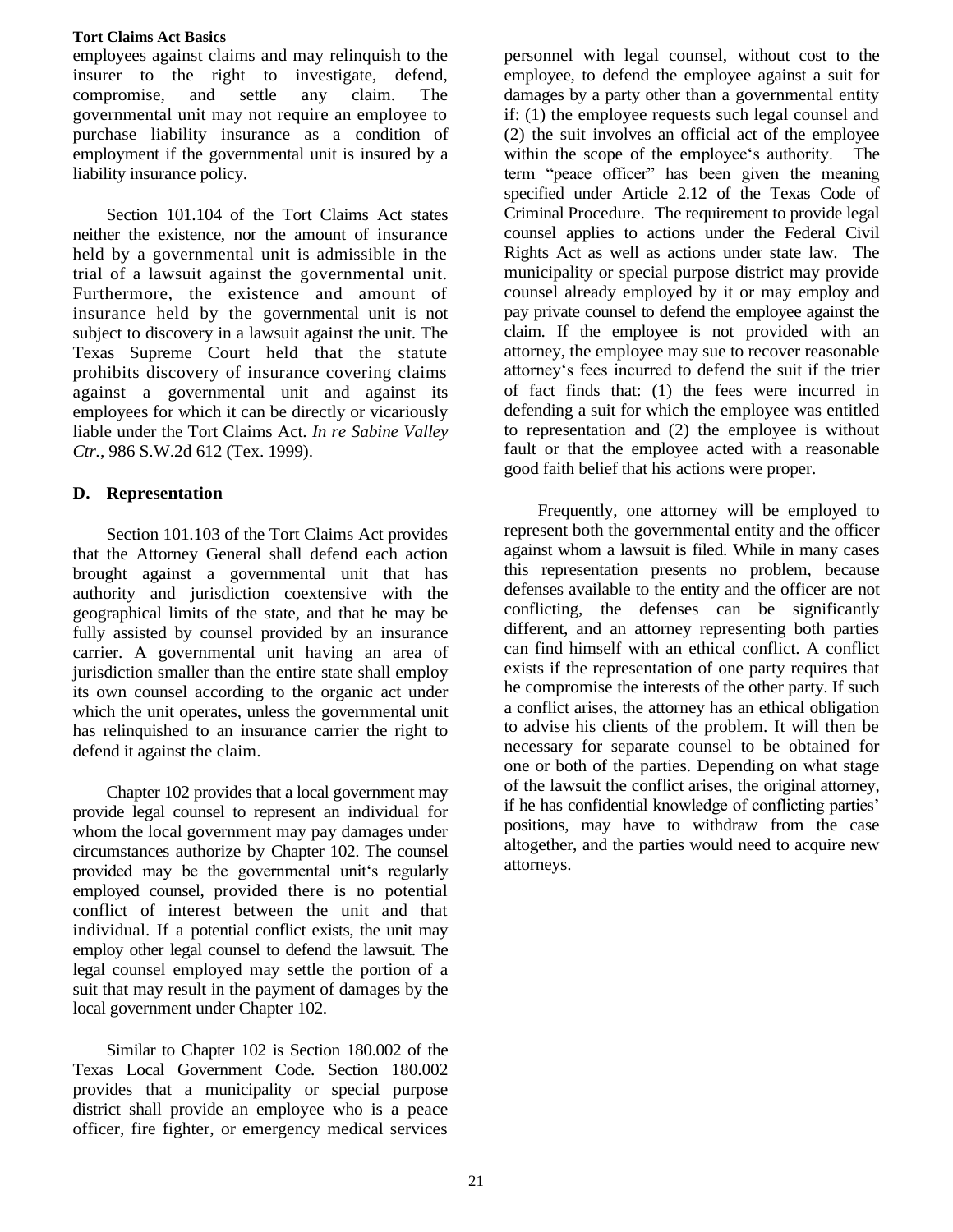# <span id="page-25-0"></span>APPENDIX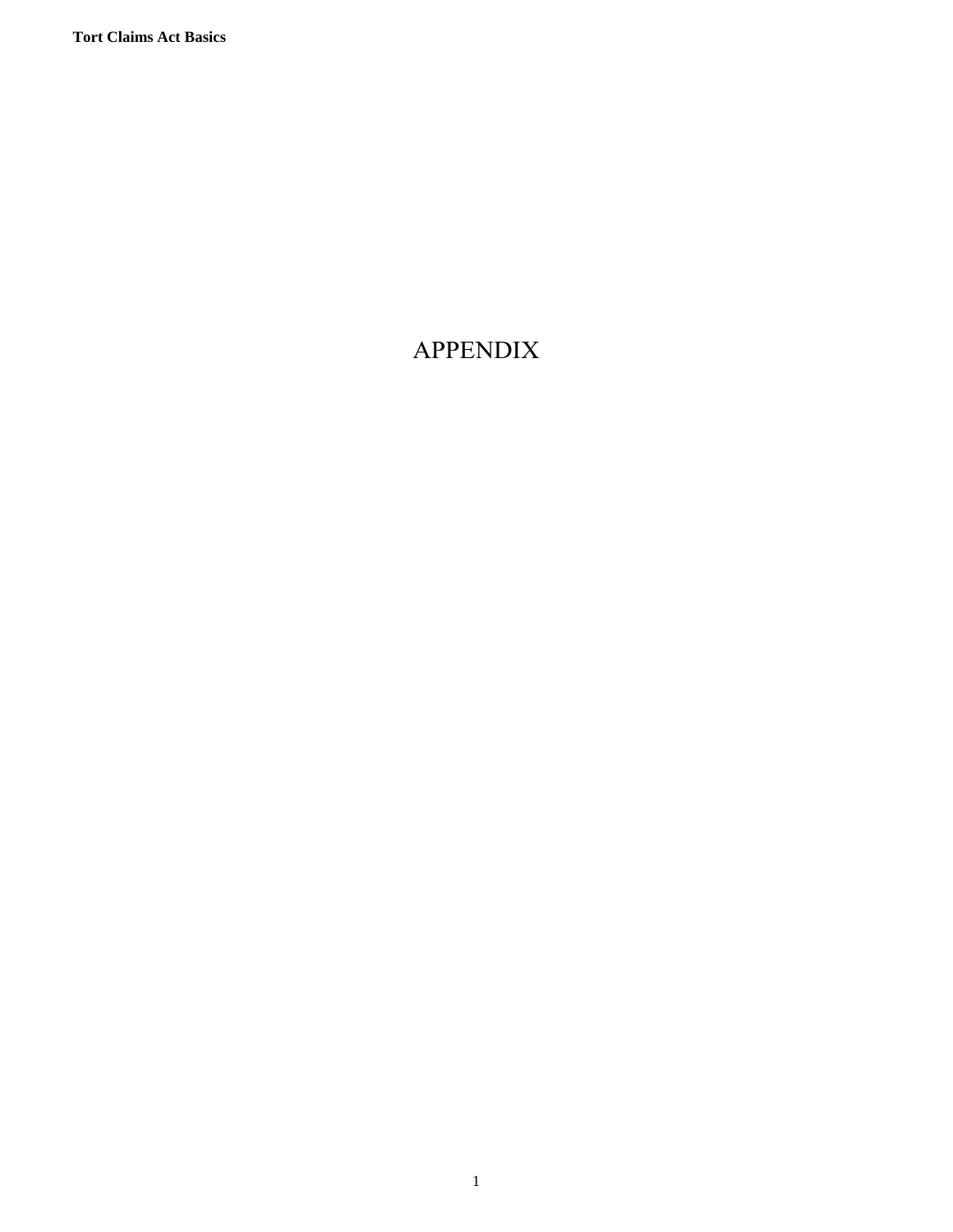# <span id="page-26-0"></span>Appendix: Legal Q & A for Government Officials and Clients

### **What is the Texas Tort Claims Act?**

The Texas Tort Claims Act ("The Act") is a set of statutes that determine when a city or other governmental entity may be liable for accidents or intentional acts that cause property damage or personal injury. Prior to the adoption of the Act, individuals could not recover damages from cities or other governmental units for injuries or damages caused by actions of a government employee or officer in the performance of a governmental function. Sovereign immunity (state) and governmental immunity (local governments like cities and counties) serve several purposes. It protects the expense of time and money caused by private litigation and encourages forthright action by public officials. It also protects the government from fraudulent or frivolous suits that otherwise may arise because of the perceived "deep pockets" of government entities.

In 1969, the Texas Legislature enacted the Texas Tort Claims Act. The Act waived sovereign immunity for a governmental entity that was engaged in a governmental function. A governmental unit in the state is liable for:

(1) property damage, personal injury, and death proximately caused by the wrongful act or omission or the negligence of an employee acting within his scope of employment if:

(A) the property damage, personal injury, or death arises from the operation or use of a motor-driven vehicle or motor-driven equipment; and

(B) the employee would be personally liable to the claimant according to Texas law; and

(2) personal injury and death so caused by a condition or use of tangible personal or real property if the governmental unit would, were it a private person, be liable to the claimant according to Texas law.

TEX. CIV. PRAC. & REM. CODE § 101.021. The purpose of allowing some recovery for the injuries and damages caused by governmental entities is to allow individuals to have some compensation for their costs as well as providing additional incentives to governments and employees to act in a prudent manner.

### **Table 1 Damages Recoverable**

| <b>Cause of Damages or Injuries</b> | <b>What the Plaintiff Can Recover</b>      |
|-------------------------------------|--------------------------------------------|
| <b>Motor Vehicle/Equipment</b>      | Property Damages, Personal Injuries, Death |
| <b>Real Property</b>                | Personal Injuries, Death                   |
| <b>Personal Property</b>            | Personal Injuries, Death                   |

### **What is the maximum the city or government will have to pay for damages or injuries under the Act?**

- For **state government**, liability is limited to money damages in a maximum amount of \$250,000 for each person, \$500,000 for each single occurrence for bodily injury or death, and \$100,000 for each single occurrence for injury to or destruction of property.
- For a **unit of local government, except cities**, liability is limited to money damages in the maximum amount of \$100,000 for each person, \$300,000 for each single occurrence for bodily injury or death, and \$100,000 for each single occurrence for injury to or destruction of property.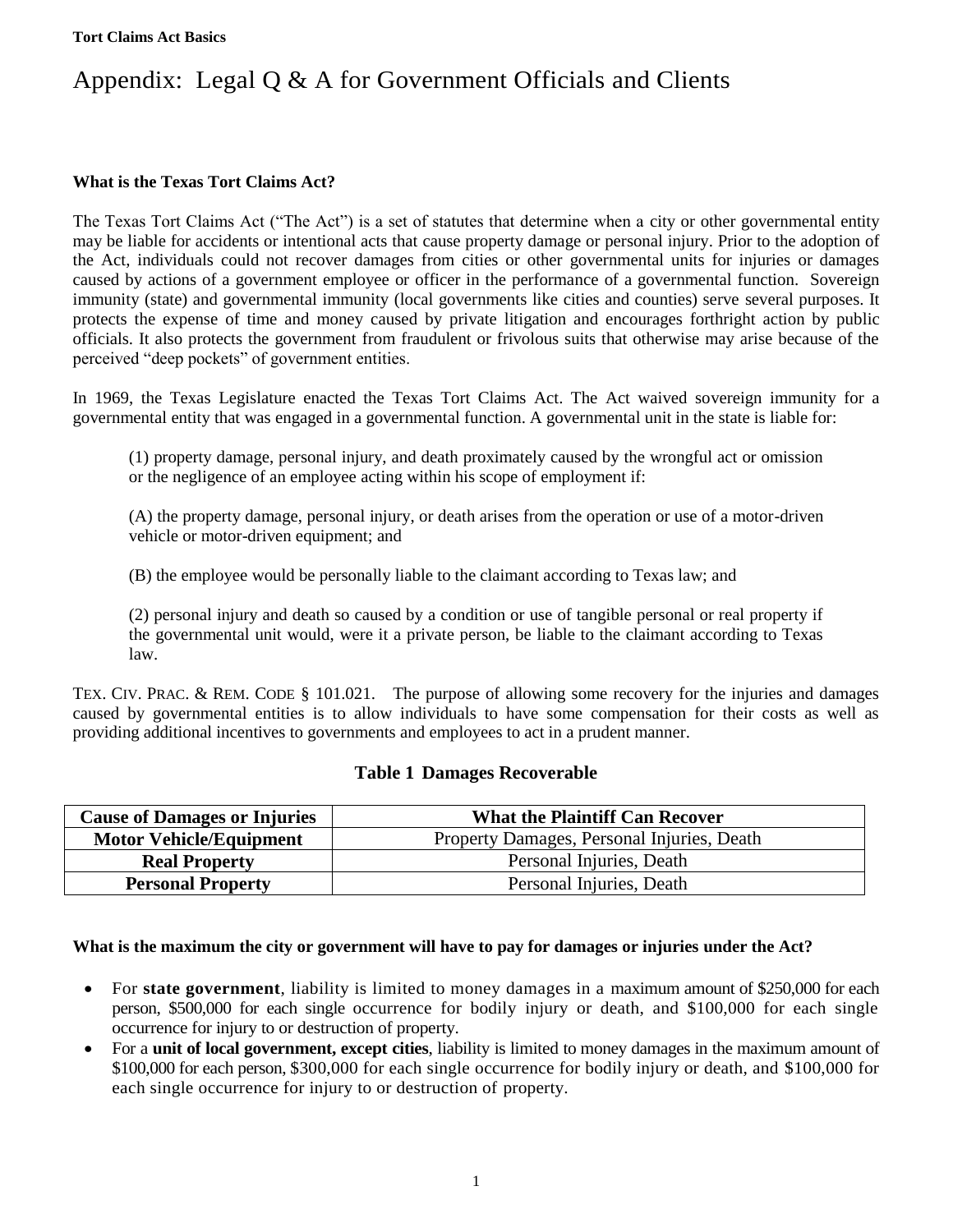For **cities**, liability is limited to money damages in a maximum amount of \$250,000 for each person, \$500,000 for each single occurrence for bodily injury or death, and \$100,000 for each single occurrence for injury to or destruction of property.

TEX. CIV. PRAC. & REM. CODE § 101.023 (b).

### **What activities is a city not liable for?**

For a city, the limitations on liability created by the Tort Claims Act only applies to damages or injuries is caused by a governmental function and do not apply to damages or injuries caused by the a city's exercise of what a proprietary function. *Id.*§ 101.0215.

### *Governmental Functions*

Governmental functions are those functions that are imposed on a city by law and are given to the city by the state, as part of the state's sovereignty, to be exercised by the city in the interest of the general public. Governmental functions involve providing for the health, safety, and welfare of the general public. Examples of governmental functions include police and fire protection, health and sanitation services, parks and zoos, zoning, and animal control. TEX. CIV. PRAC. & REM. CODE §101.0215(a).

### *Proprietary Functions*

Section 101.0215 of the Act specifically lists three activities that are considered to be proprietary and 36 activities that are considered governmental functions. The proprietary functions listed in the statute include the operation and maintenance of a public utility; the operation of amusements that are owned and operated by the city and any activity that is abnormally dangerous or "ultra-hazardous". TEX. CIV. PRAC. & REM. CODE § 101.0215 (b). Proprietary functions are those functions that a city may perform in its discretion, and the functions are performed to serve the interests of the city's residents. Examples of proprietary functions include operation and maintenance of a public utility or amusements owned and operated by a city. *Id.* 

It is important to note that the list of 36 governmental functions is exclusive, while the list of proprietary functions is not. This means that, for the purposes of the Act, only these 36 specifically enumerated activities are considered governmental functions. Conversely, even though the statute lists three activities as "proprietary functions", the reality is that, for the purposes of the Act, any activity that the city engages in that is not listed as a governmental function is considered proprietary in nature. Under state law, the distinction between governmental and proprietary functions is significant because the city's liability for governmental functions exists only to the extent that it has been waived under the Act. However, for proprietary functions, the city is liable to the same extent as a private entity or individual. *If a proprietary function is involved and liability is established, there is no limit to the amount of damages that may be awarded.* 

### **Does the Act protect individual employees or official from liability?**

Only to the extent that the employee is acting in his or her official capacity when any damages occur. In general, an employee can be held liable for his or her own wrongful acts or omissions. However, in claims involving negligence, the employer may also be liable of the acts of its employees if the employee is acting in his or her official capacity. *Id.* § 101.106. If an employee is sued in his or official capacity, then the plaintiff must amend the pleadings to name the governmental entity as the liable party to the case or risk dismissal of their entire case. To determine whether a suit is in an employee's individual or official capacity, a court looks at whether the employee was within their scope of employment when the damages occurred. *Id.* § 101.106. Scope of employment is where an employee was doing a lawful task within their normal duties assigned by the governmental entity. *Id.* § 101.101(5); *Lopez v. Serna*, 414 S.W.3d 890 (Tex. App.—San Antonio 2013; *Ballantyne v. Champion Builders, Inc.*, 144 S.W.3d 417, 424 (Tex. 2004). The Supreme Court of Texas, in *Franka*, held that an employee sued individually may file a motion to be dismissed when damages are sought against them based on any common law cause of action. They merely need to show that they are sued for acts performed within the course and scope of their employment. *Franka v. Velasquez*, 332 S.W.3d 367 (Tex. 2011).